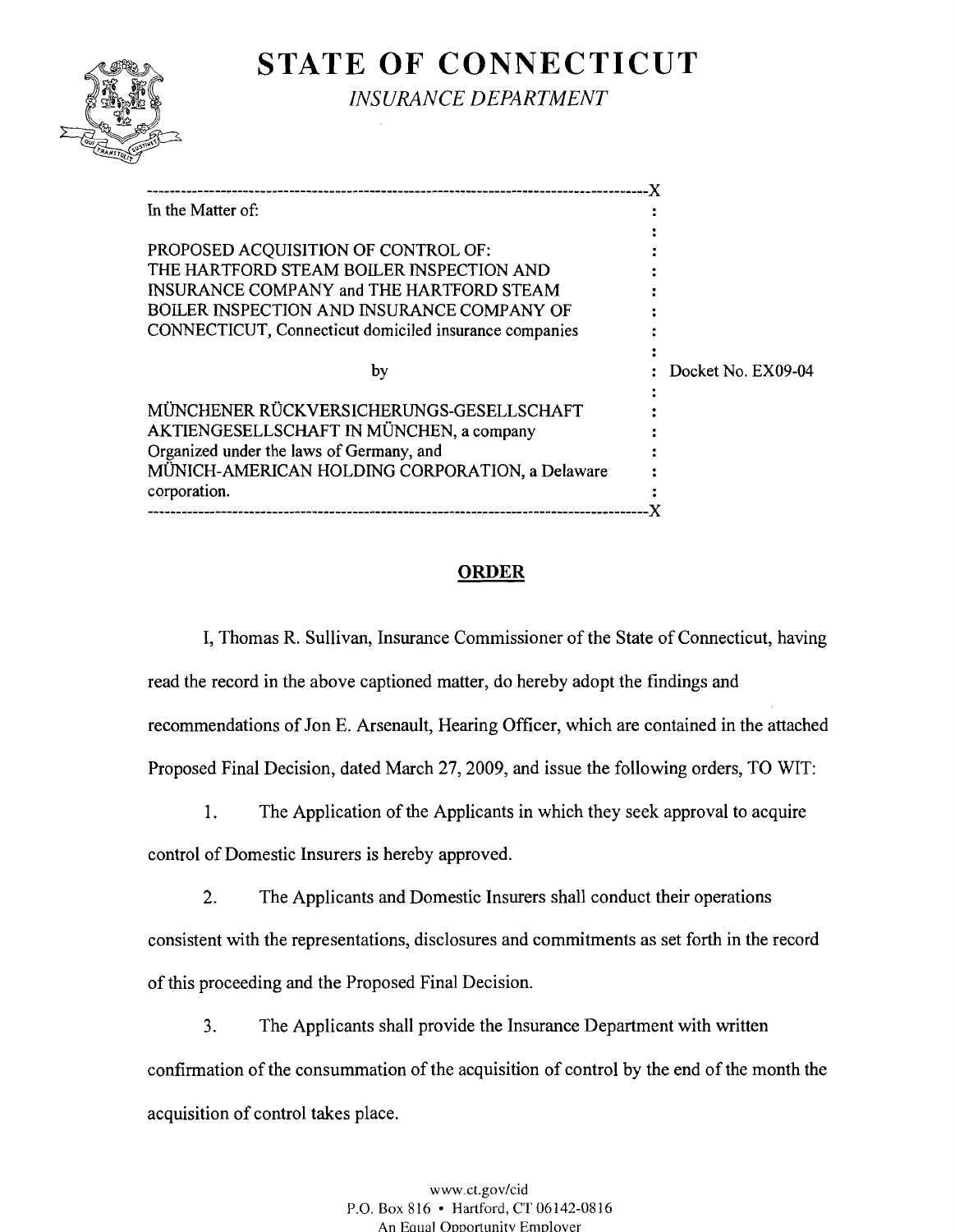4. For a period of two (2) years, the Applicants shall file semiannually with the Insurance Department, commencing six months from consummation of the transaction, a report under oath of its business operations in Connecticut, including but not limited to, any change to the business of the Domestic Insurers including those resulting from integration activities; employment levels; changes in offices of the Domestic Insurers; any changes in location of their operations in Connecticut; charitable contributions made to Connecticut entities; and, notice of any statutory compliance or regulatory actions taken by other state regulatory authorities against the Applicants and the Domestic Insurers.

5. The Applicants shall provide the Insurance Department with written notice of actual purchase price, final purchase price adjustments, disagreements over purchase price adjustments and amount of goodwill following consummation of the Proposed Acquisition.

6. The Applicants shall provide the Insurance Department of the names and titles of the individuals who will be responsible for filing an amended Insurance Holding Company System Annual Registration Statement pursuant to Conn. Agencies Regs. § 38a-138-10.

7. Within fifteen (15) days following the end of the month in which the Proposed Acquisition is consummated, the Domestic Insurers shall file an amended Insurance Holding Company System Annual Registration Statement pursuant to Conn. Agencies Regs. § 38a-138-10.

8. If the Proposed Acquisition is not consummated within three (3) months of the date of this Order and the Applicants intend to consummate the Proposed Acquisition, the Applicants shall submit to the Insurance Commissioner a statement, which shall include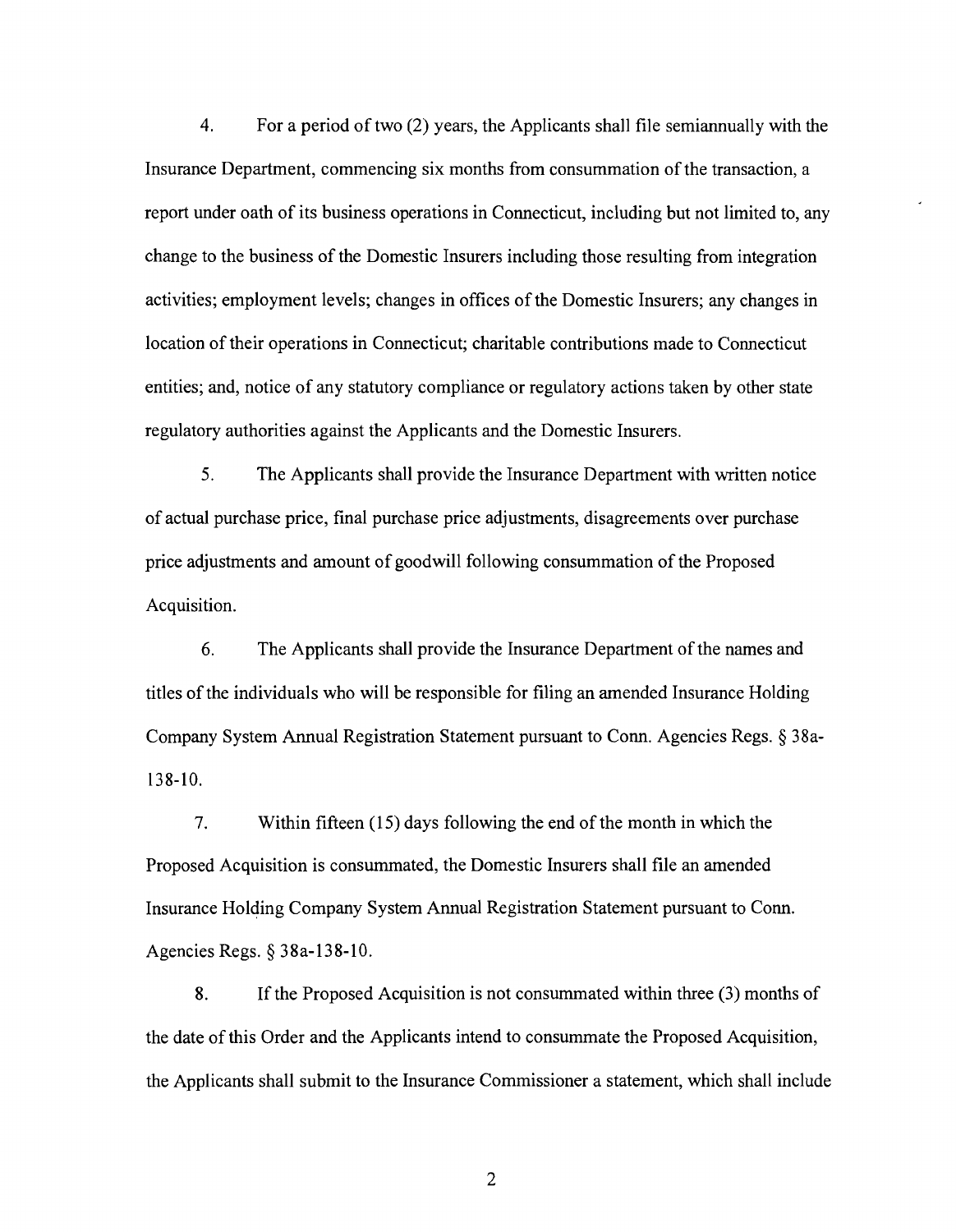(1) the reason for the Applicants' failure to consummate the Proposed Acquisition; (2) any material changes in the information contained in the Amended Form A Application; and (3) the current financial statements of the Applicants and the Domestic Insurers.

9. The Domestic Insurers shall, at all times, maintain their books, records and assets in Connecticut pursuant to Conn. Gen. Stat. § 38a-57 unless otherwise approved by the Commissioner.

10. The Applicants shall pay all expenses incurred by the Insurance Commissioner in connection with the Application filed with the Insurance Department under Conn. Gen. Stat. § 38a-130, pursuant to Conn. Gen. Stat. § 38a-132(c).

Dated at Hartford, Connecticut, this<sup>211</sup> day of March, 2009

Thomas Insurance Commissioner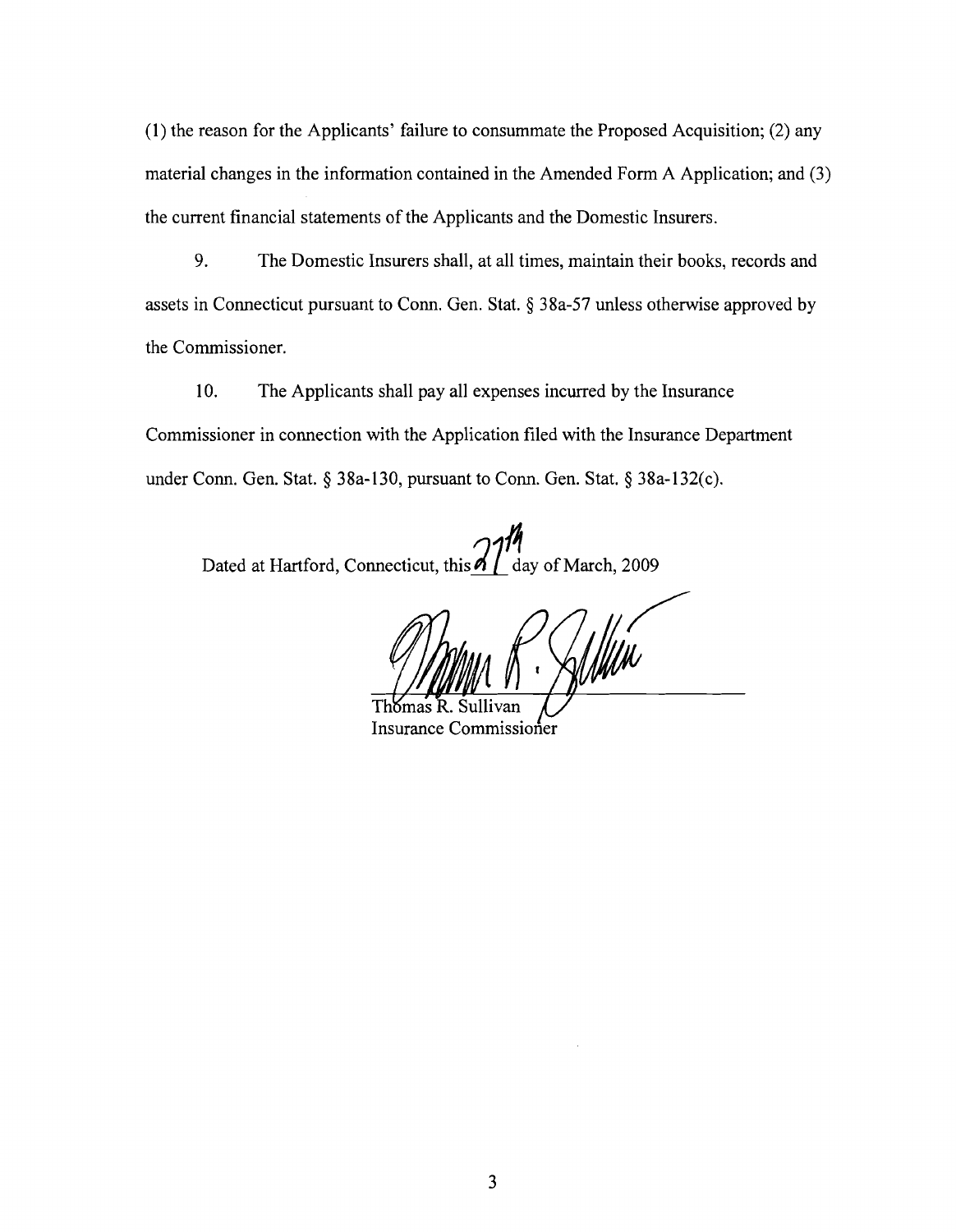

# **STATE OF CONNECTICUT**

 $INSURANCE DEPARTIMENT$ 

| In the Matter of:                                      |                    |
|--------------------------------------------------------|--------------------|
|                                                        |                    |
| PROPOSED ACQUISITION OF CONTROL OF:                    |                    |
| THE HARTFORD STEAM BOILER INSPECTION AND               |                    |
| INSURANCE COMPANY and THE HARTFORD STEAM               |                    |
| BOILER INSPECTION AND INSURANCE COMPANY OF             |                    |
| CONNECTICUT, Connecticut domiciled insurance companies |                    |
|                                                        |                    |
| by                                                     | Docket No. EX09-04 |
|                                                        |                    |
| MÜNCHENER RÜCKVERSICHERUNGS-GESELLSCHAFT               |                    |
| AKTIENGESELLSCHAFT IN MÜNCHEN, a company               |                    |
| Organized under the laws of Germany, and               |                    |
| MÜNICH-AMERICAN HOLDING CORPORATION, a Delaware        |                    |
| corporation.                                           |                    |
| -------------------------                              |                    |

# **PROPOSED FINAL DECISION**

# **I. INTRODUCTION**

On January 27, 2009, Münchener Rückversicherungs-Gesellschaft Aktiengesellschaft in München ("Munich Re") and Münich-American Holding Corporation ("Munich-American") (collectively, the "Applicants"), filed an application on Form A with the Connecticut Insurance Department ("Department") pursuant to Conn, Gen. Stat. § 38a-130 and Conn. Agencies Regs. § 38a-138-6 (the "Application") requesting approval by the Insurance Commissioner of the State of Connecticut for the proposed acquisition of control (the "Proposed Acquisition") of two Connecticut domestic insurers: The Hartford Steam Boiler Inspection and Insurance Company ("HSB") and The Hartford Steam Boiler Inspection and Insurance Company of Connecticut ("HSBCT") (collectively, the "Domestic Insurers"),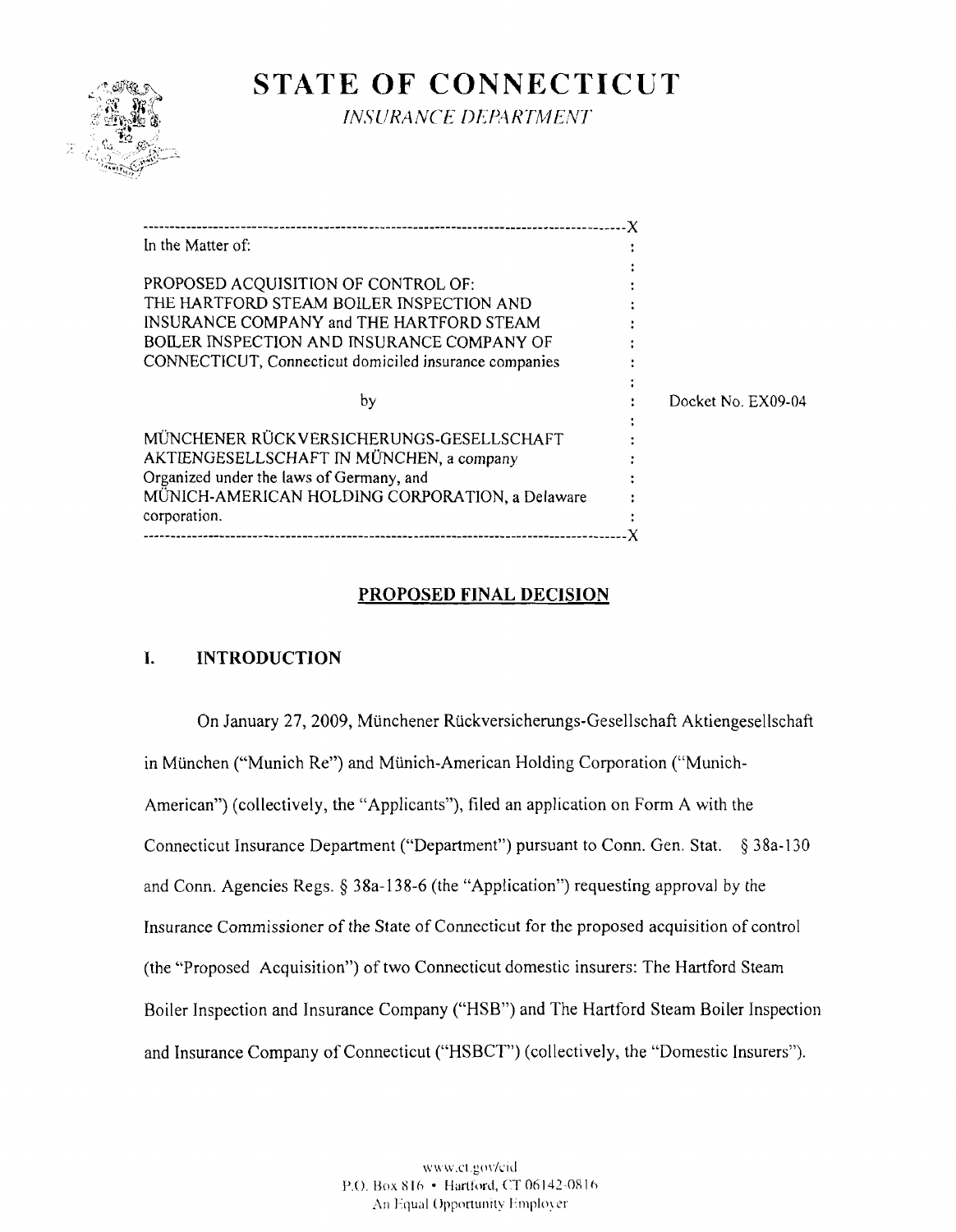The Proposed Acquisition will be effected pursuant to the terms of a Stock Purchase Agreement ("Agreement") dated as of December 21, 2008 , by and between American International Group, Inc. ("AIG") and Munich-American. AIG is a Delaware corporation that is the ultimate parent of the Domestic Insurers.

The Insurance Commissioner is required by Conn. Gen. Stat. § 38a-132 and Conn. Agencies Regs. § 38a-138-6 to hold a public hearing on the Proposed Acquisition of the Domestic Insurers within thirty days after the Commissioner determines that the Form A is complete in all respects. **In** this regard, the Department staff reviewed the Application and thereafter requested the Applicants to file supplemental information. On February 17,2009, the Applicants filed an amended Fonn A with the Department which amends and restates in its entirety the original Fonn A text and also includes certain new and revised exhibits (the "Amended Form A").

Based on a determination that the Application was complete, on February 19, 2009, Insurance Commissioner Thomas R. Sullivan (the "Commissioner") issued a notice of public hearing in which he ordered that a public hearing be held on March 10,2009 concerning the application for approval of the Proposed Acquisition of the Domestic Insurers. The hearing notice was subsequently published in *The Hartford Courant,* once a week for two consecutive weeks. The notice of hearing was also filed by the Department with the Office of the Secretary of State on February 19,2009 and was published on the Department's Internet website. **In** accordance with Conn. Agencies Regs. § 38a-8-48, the Applicants and the Domestic Insurers were designated as parties to this proceeding.

On February 19, 2009, the Commissioner appointed the undersigned to serve as Hearing Officer in this proceeding.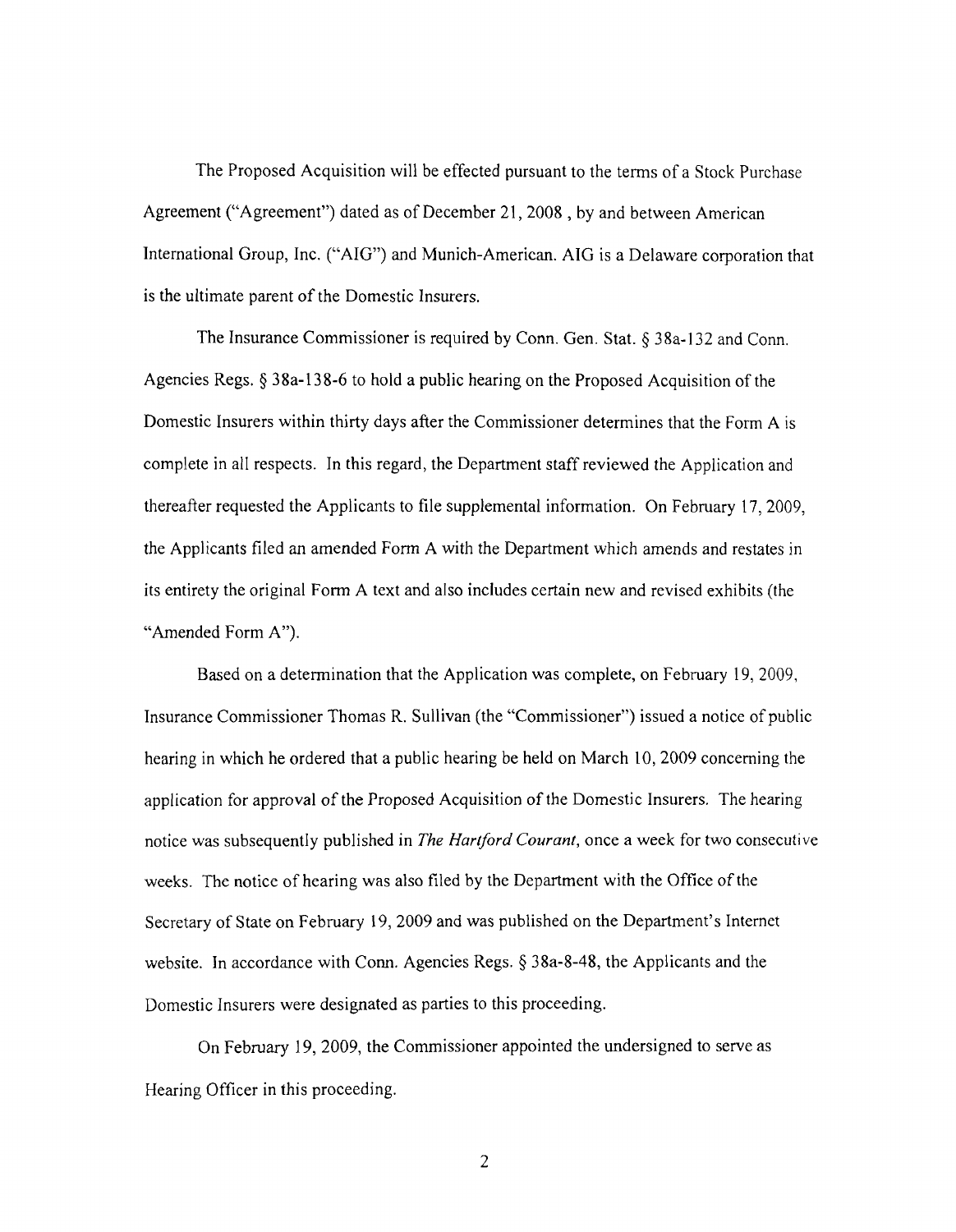On March 3, 2009, a timely Petition to Intervene and Request for Discovery was filed by Starr Indemnity & Liability Company and Starr Technical Risks Agency, Inc. (the "Petition"). By written decision on March 9, 2009, the Petition was denied.

On March 10, 2009, the public hearing on the Proposed Acquisition of the Domestic Insurers was held before the undersigned. The following individuals testified at the public hearing on behalf of the Applicants and the Domestic Insurers: Dr. Peter Röder, Member of the Board of Management, Munich Re; Anthony Joseph Kuczinski, President and Chief Executive Officer, Munich-American; Douglas Graham Elliot, President and Chief Executive Officer, HSB Group, Inc. ("HSB Group"); and Gregory Vistnes, Ph.D, Vice President, Charles River Associates, Washington, D.C. for the Applicants.

John M. Aemi, Esq., John Collins, Esq., and Jane Boisseau, Esq., of Dewey & LeBoeuf LLP represented the Applicants; Theodore Augustinos, Esq., and Dennis O. Brown, Esq., of Edwards, Angell, Palmer & Dodge LLP represented the Domestic Insurers.

The following Department staff participated in the public hearing: Kathryn P. Belfi, Chief Examiner, Financial Analysis and Compliance; Lynn M. Hein, Insurance Certified Supervising Examiner; and N. Beth Cook, Counsel.

Pursuant to the published hearing notice, the public was given an opportunity to speak at the hearing or to submit written comments on the Application with respect to the issues to be considered by the Commissioner. In this regard, oral and written comments on the Application were submitted by Eddie Perez, Mayor, City of Hartford, CT, Kenneth R. Kalm, Executive Director, Greater Hartford Arts Council, Charles T. Lee, Esq., McCarter & English, and J. Michael Pickens, Esq. In addition, the Applicants submitted a post hearing written submission in response to the public comment.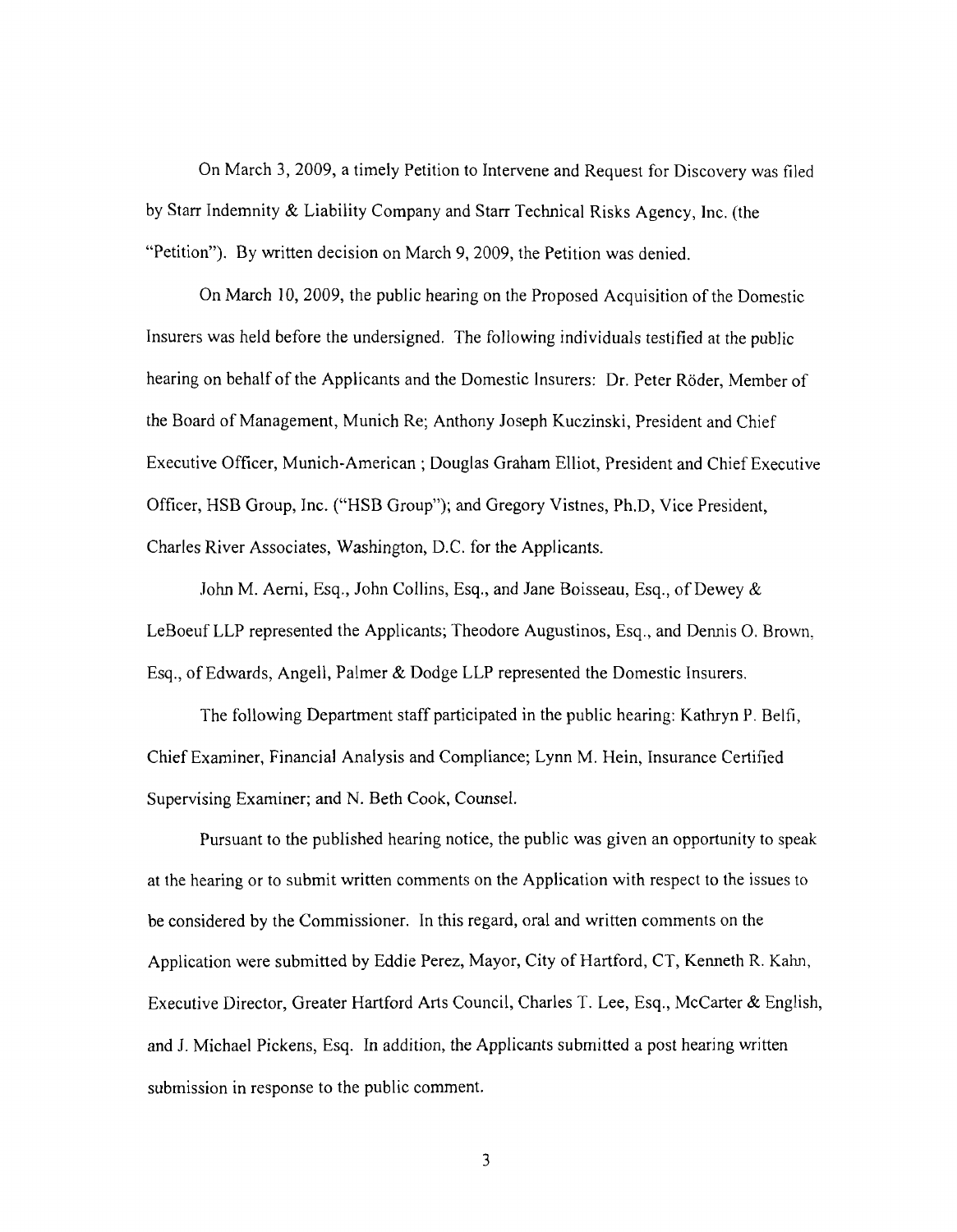#### **I. FINDINGS OF FACT**

After reviewing the exhibits entered into the record of this proceeding, and based on the written and oral testimony of the witnesses, the undersigned makes the following findings of fact:

1. The Applicants have fully complied with the disclosure requirements of Conn. Gen. Stat. § 38a-130.

2. Due notice of the public hearing required by Conn. Gen. Stat.  $\S 38a-130(a)$ was given.

3. Munich Re is a company organized under the laws of the Federal Republic of Germany.

4. Munich Re's principal business address is Koniginstrasse 107 Munich, Germany 80802.

5. Munich Re is the ultimate holding company of the Munich Re group of companies ("Munich Re Group").

6. Munich Re Group is one of the world's largest reinsurers and includes the second largest primary insurer in Germany in terms of gross premiums.

7. The Munich Re Group includes reinsurance and insurance subsidiaries, branches and service companies and liaison offices in over SO locations worldwide serving clients in over 160 countries.

8. Munich Re operates in the United States principally through the insurance and reinsurance subsidiaries of Munich-American.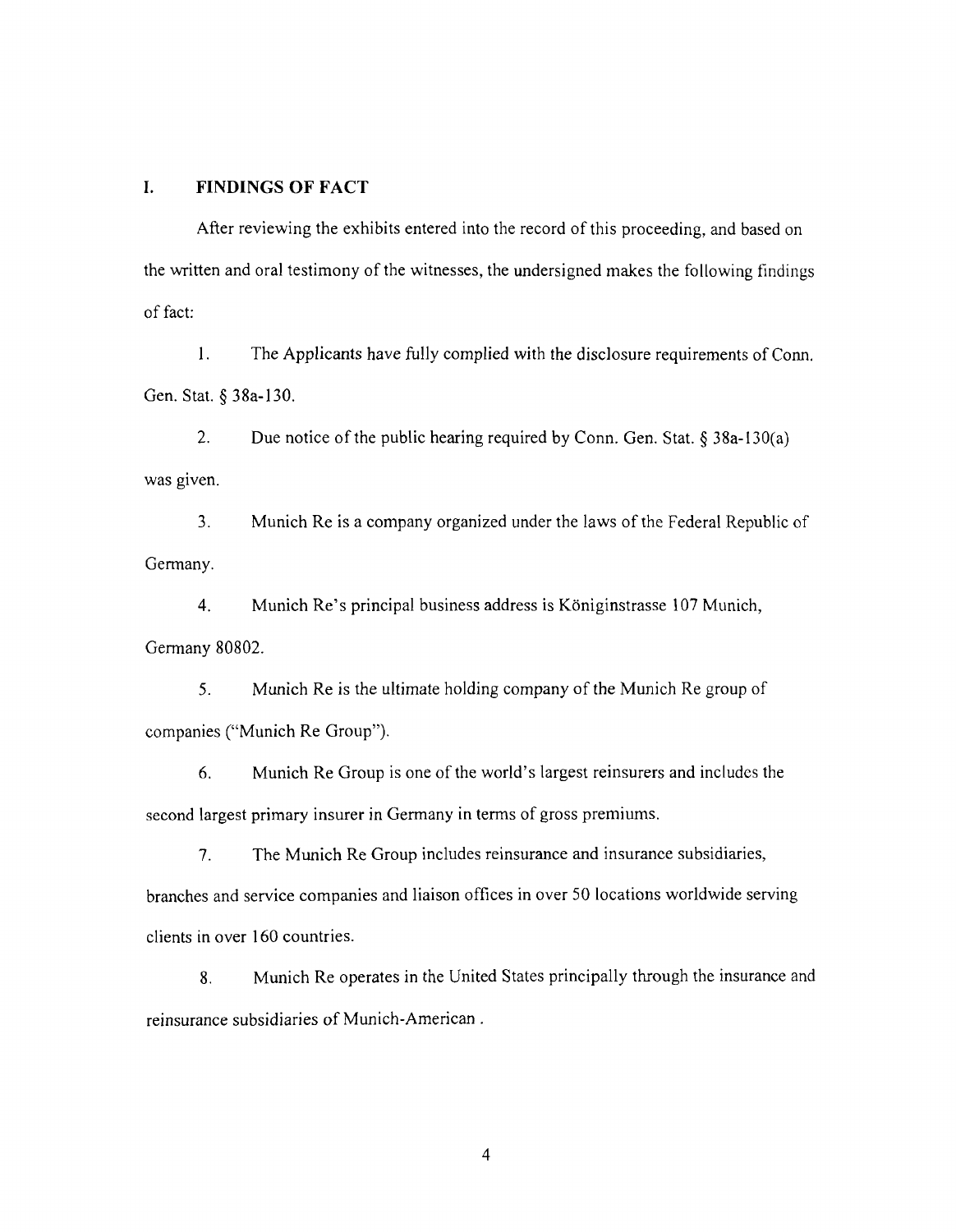9. Munich-American is a Delaware corporation and is a wholly owned direct subsidiary of Munich Re.

10. Munich-American acts primarily as a holding company.

II. Munich-American's principal business address is 555 College Road East, Princeton, New Jersey 08543.

12. Munich-American is the owner of 100% of the voting securities of Munich Re America Corporation ("MRAC"), a Delaware corporation.

13. MRAC acts primarily as a holding company for the United States insurance subsidiaries.

14. The HSB Group is a wholly owned direct subsidiary of AIG Property Casualty Group ("APCG"), Inc. a Delaware corporation which is a wholly owned direct subsidiary of AIG.

15. The statutory home office of each of the Domestic Insurers is One State Street, Hartford, CT 06102.

16. HSB is a leading specialty insurer and reinsurer providing coverage for equipment breakdown, All Risk Property, inland marine and other specialty products, as well as inspection services and engineering consulting.

17. HSB is licensed in all states, the District of Columbia, Puerto Rico and the U.S. Virgin Islands.

18. HSB focuses on developing and delivering engineering knowledge and expertise to reduce customer losses and improve underwriting results.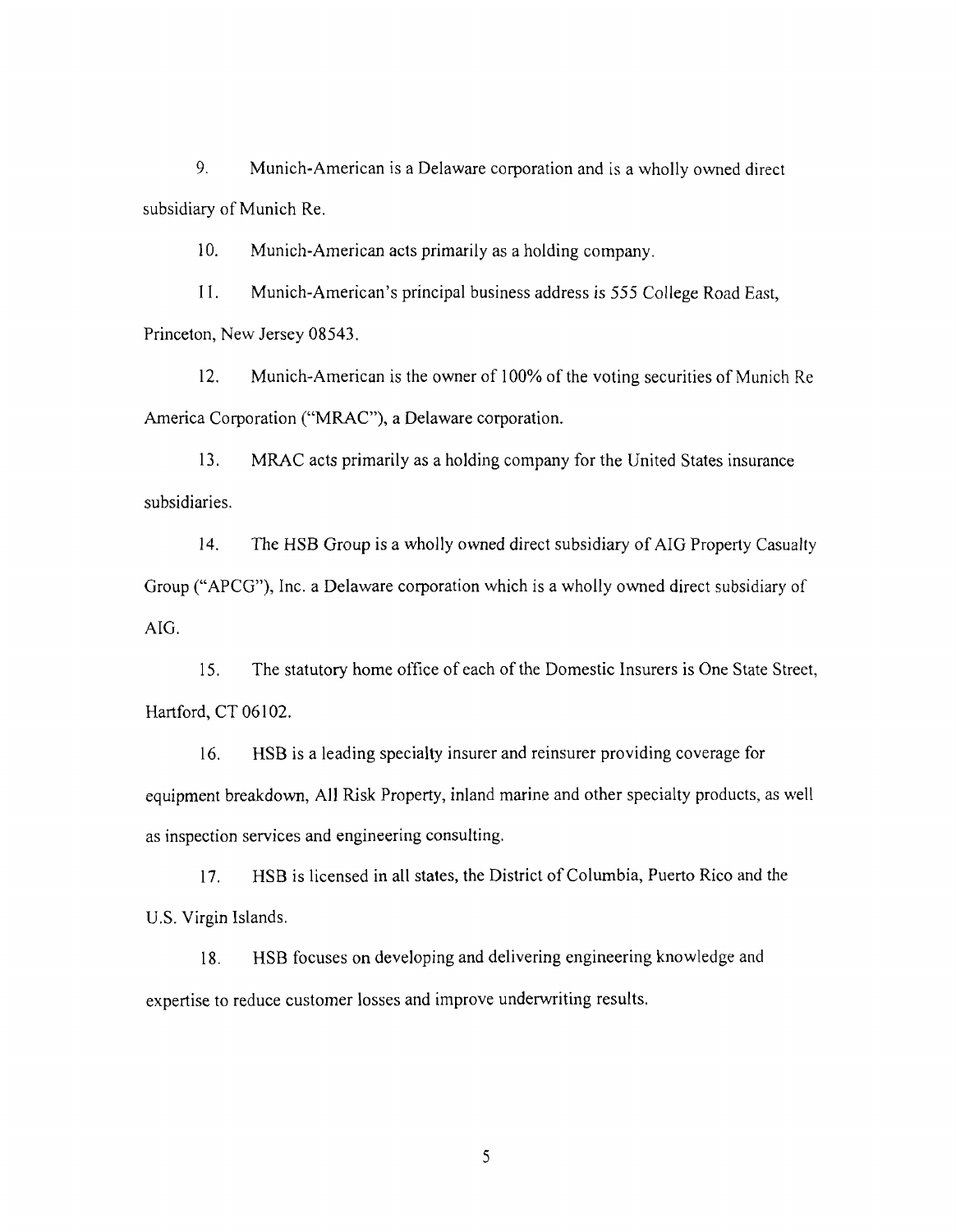19. The majority of HSB premium is earned from the sale of equipment breakdown insurance, which is insurance that covers financial loss from accidents to equipment.

20. HSBCT writes equipment breakdown insurance and is licensed in all states with the exception of California, the District of Columbia and Puerto Rico.

21. HSBCT offers fee-based engineering services throughout the United States.

22. HSB is both a specialty insurer and a reinsurer.

23. The Domestic Insurers sell a specialty signature suite of services for boilers and machinery that bundles coverage against the risk of breakdown or other loss to the equipment with not only underwriting and claims adjustment, but also engineering, inspection and other services for the equipment.

24. The Domestic Insurers' signature suite of services is either packaged in the form of direct insurance or booked as reinsurance. In either case, this suite of services remains the same.

25. The Domestic Insurers have approximately 2500 employees worldwide with approximately 390 employees located in Hartford, Connecticiut.

26. Pursuant to the terms of the Agreement, dated December 21, 2008, by and between AIG and Munich-American, and subject to the terms and conditions set forth therein, AIG will cause APCG to sell to Munich-American all of the issued and outstanding capital stock of HSB Group.

27. The aggregate purchase price to be paid in connection with the Proposed Acquisition is \$742 million, subject to a dollar for dollar price adjustment to the extent that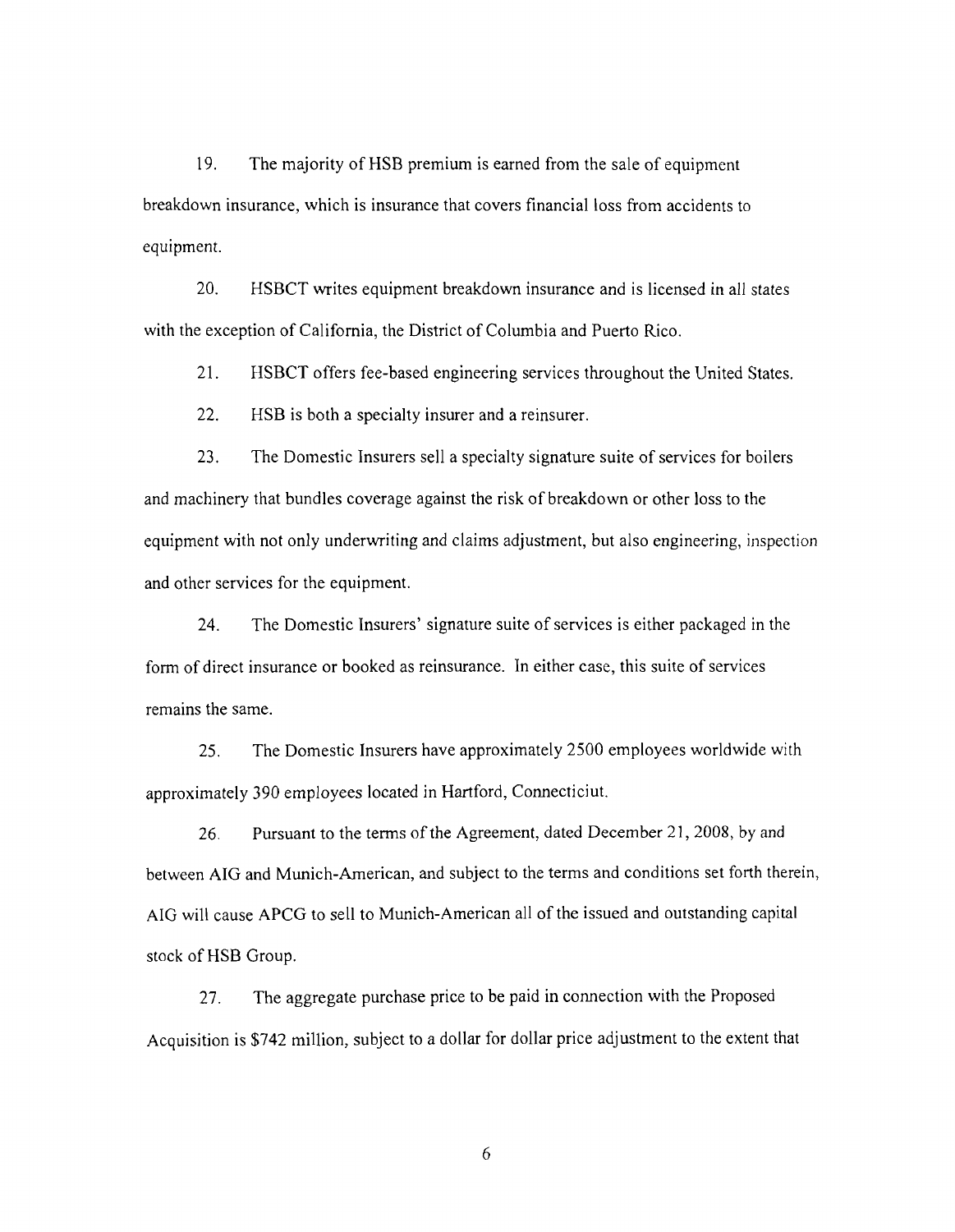the net worth of HSB at the closing of the Proposed Acquisition differs from the target net worth amount.

28. The dollar for dollar price adjustment is not subject to any minimwn or maximum limits and therefore there is no minimum or maximum aggregate purchase price amount.

29. There is no specific date by which the purchase price adjustment must be completed.

30 The procedures set forth in Article II of the Agreement contemplate that the price adjustment will be completed approximately six months after the Closing, although an earlier completion date is possible if the parties agree on the purchase price adjustment.

31. The consideration to be used to effect the Proposed Acquisition will be paid in cash.

32. The Proposed Acquisition will be fully funded with internal cash resources of the Applicants.

33. It is anticipated that Munich Re will provide approximately \$500 million of the purchase price by contributing cash on hand to Munich-American shortly before the closing and that Munich-American will use this cash contribution, as well as approximately \$242 million in available cash to pay the full purchase price in cash to AIG at the closing.

34. No internal or external debt will be incurred by either Munich Re or Munich-American to obtain the cash.

35. The Proposed Acquisition is not subject to any financing contingency.

36. Pursuant to the Agreement, Munich-American will acquire and hold directly 100% of the voting securities of HSB Group following the Proposed Acquisition.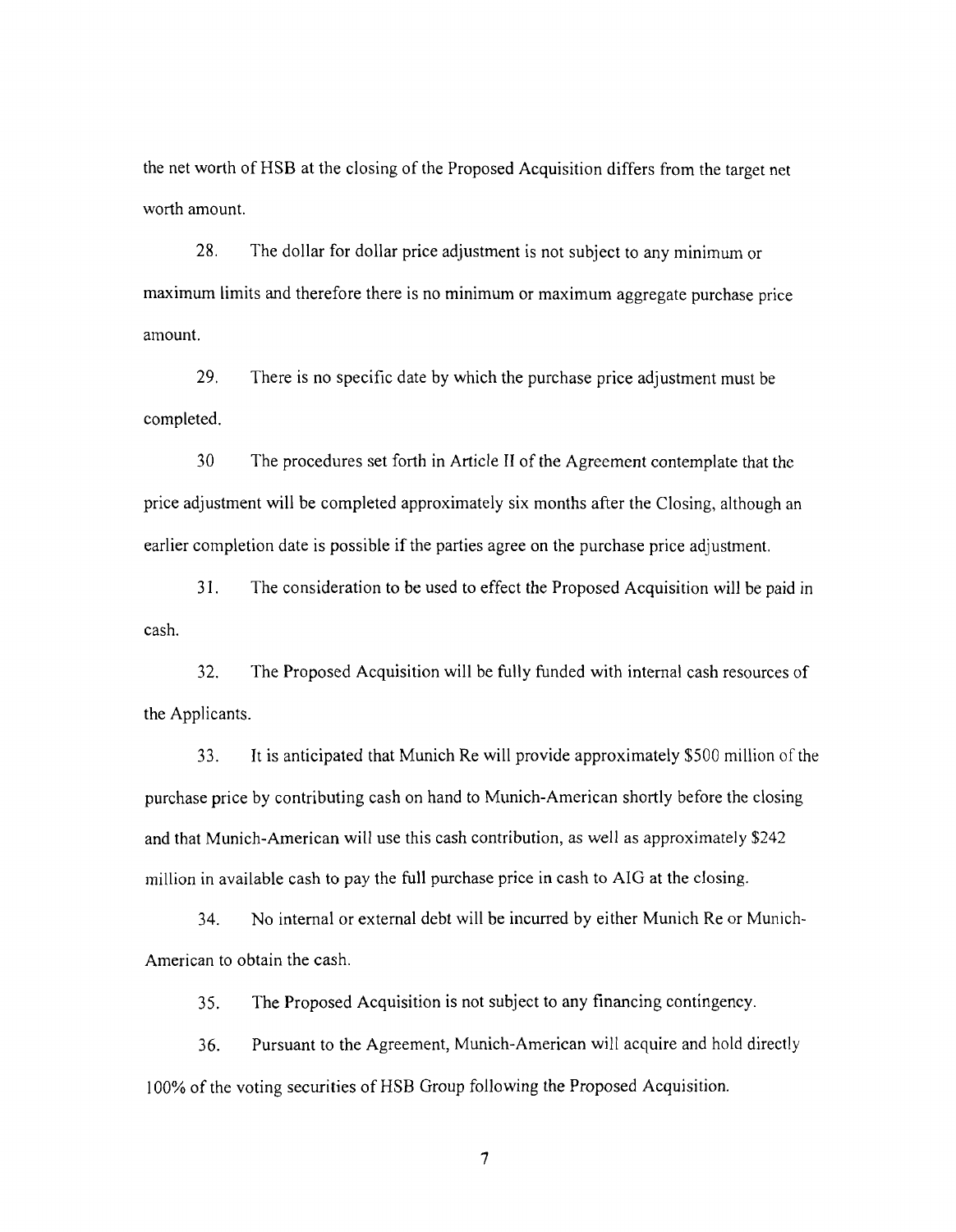37. The nature and amount of the consideration to be paid in connection with the Proposed Acquisition were determined by arm's length negotiation between the parties to the Agreement.

38. Upon consummation of the Proposed Acquisition, HSB Group will be a direct subsidiary of Munich-American and an affiliate of Munich-American' s current direct subsidiaries.

39. Munich Re will be the ultimate controlling person of the Domestic Insurers.

40. The Domestic Insurers have a financial strength rating of "A" by A.M. Best Company. The rating is under review with positive implications. The Domestic Insurers are not rated by Moody's Investor Services or Fitch, Inc.

41. As of December 31, 2008, the Domestic Insurers reported the following statutory balance sheet and income statement accounts (in millions):

| As of December 31, 2008<br>$\gamma_{\rm{eff}}$ . | HSB       | <b>HSBCT</b> |
|--------------------------------------------------|-----------|--------------|
| Assets                                           | \$1,111.8 | \$96.6       |
| Liabilities                                      | 669.2     | 50.3         |
| Capital and Surplus                              | 442.6     | 46.3         |
| Net Income (Loss)                                | (4.2)     | 15.1         |
| Premium Earned                                   | 628.1     | 30.1         |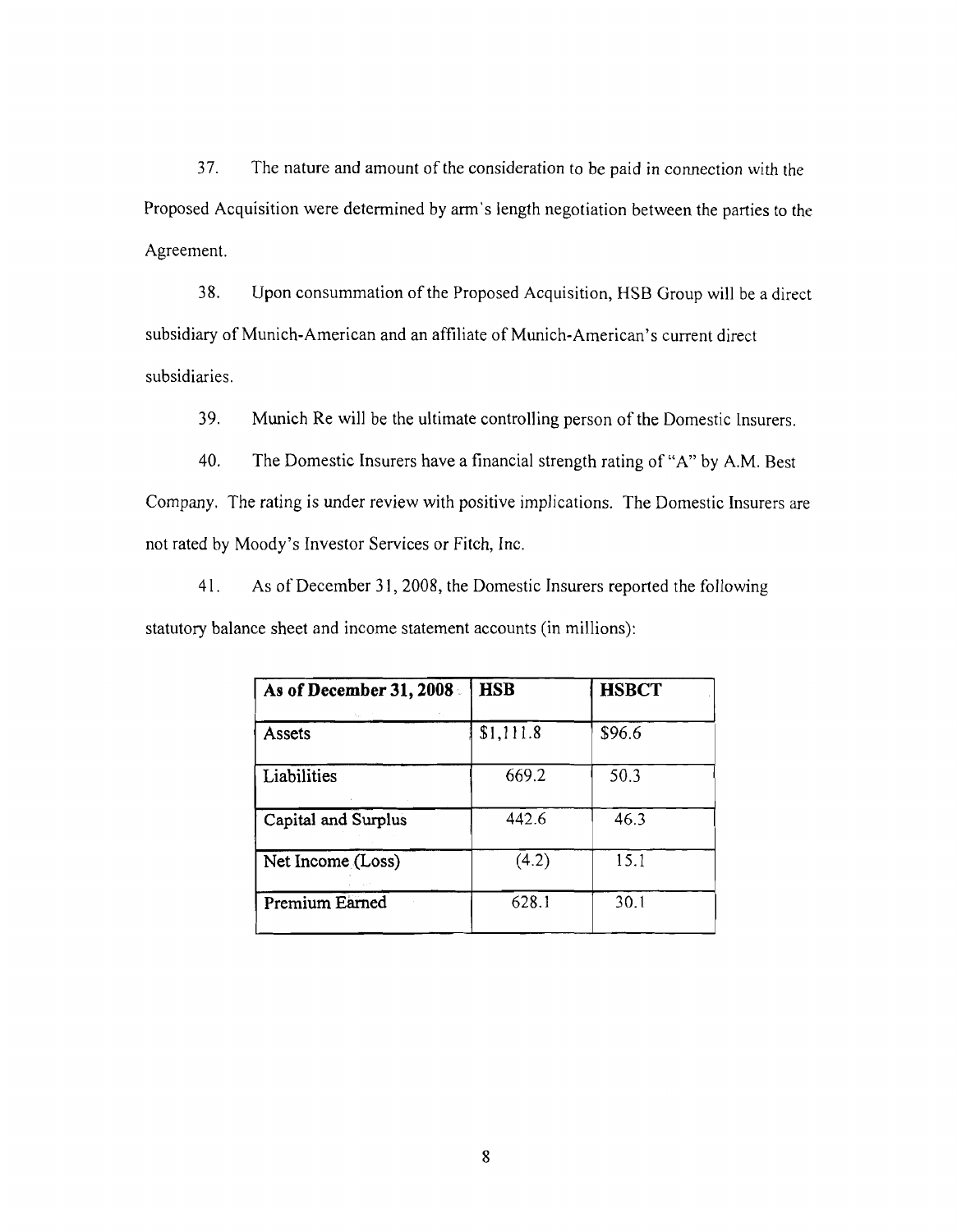42. The Applicants have been rated as follows:

| <b>Type of Rating</b>               | Standard &<br>Poors | Moody's<br><b>Investors</b><br><b>Services</b> | A.M. Best<br>Company | Fitch, Inc. |
|-------------------------------------|---------------------|------------------------------------------------|----------------------|-------------|
| <b>Munich Re</b>                    |                     |                                                |                      |             |
| Financial<br><b>Strength Rating</b> | AA-                 | Aa3                                            | $A+$                 | $AA-$       |
| <b>Debt Rating</b>                  | $AA-$               | Not rated                                      | aa-                  | $AA-$       |
| <b>Munich-American</b>              |                     |                                                |                      |             |
| Financial<br>Strength Rating        | Not rated           | Not rated                                      | Not rated            | Not rated   |
| <b>Debt Rating</b>                  | Not rated           | Not rated                                      | Not rated            | Not rated   |

The Applicants' ratings have not been placed under review since the announcement of the Proposed Acquisition.

43. As of December 31,2008, Munich Re reported in accordance with

international financial reporting standards the following balance sheet and income statement accounts (in millions):

| As of December 31, 2008 | <b>Munich Re</b> |
|-------------------------|------------------|
|                         |                  |
| Assets                  | \$282,842.0      |
| Liabilities             | 254,933.0        |
| Capital and Surplus     | 27,909.0         |
| Net Income (Loss)       | 2,006.0          |
| Premium Earned          | 49,906.0         |

44. The biographical affidavits of the members of the board of directors and officers of the Applicants included in the record of this proceeding and the files of the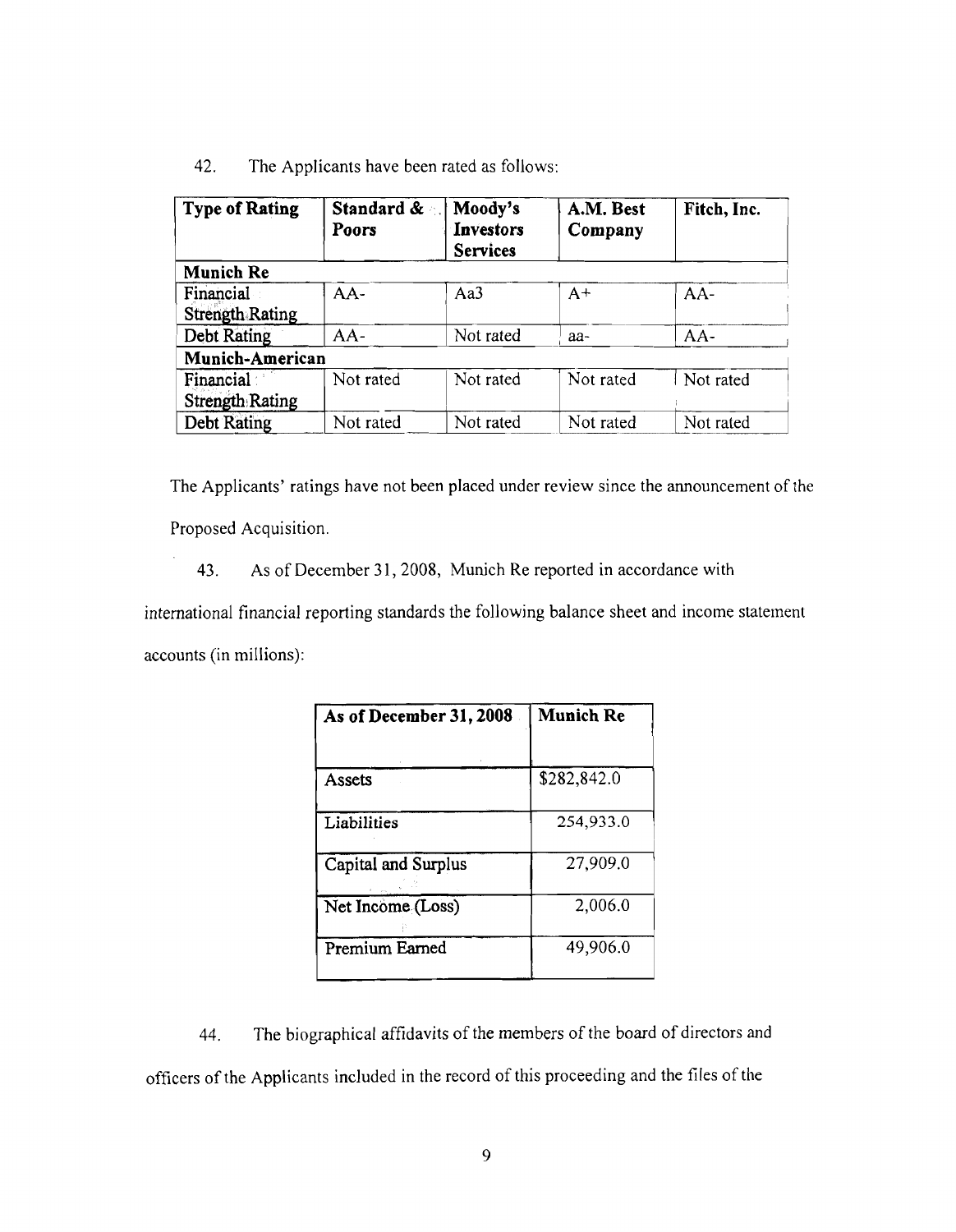Department, describe each individual's educational background, professional credentials, and employment history, and attests to the competence, experience and integrity of those individuals who would control the operation of the Applicants and indirectly the Domestic Insurers after the acquisition.

45. Mr. Kuczinski testified that there are no plans to change the executive officers or Directors of the Domestic Insurers with the exception of Mr. Richard Booth, the Chairman of the Board of HSB who wishes to remain with AIG if the Proposed Acquisition is approved.

46. After the Proposed Acquisition, the Board of Directors and Executive Officers ofHSB will be:

Directors:

- Saul Louis Basch
- Roberta Ann O'Brien
- Douglas Graham Elliot

## Officers and Others:

- Douglas Graham Elliot, President and CEO
- Steven Christopher Ganci, Vice Chairman, Treasurer & CFO
- Susan Woodring Ahrens, Senior Vice President
- Maurice Darbyshire, Executive Vice President
- Theodore David Kmiecik, Senior Vice President and Comptroller
- Nancy Catherine Onken, Executive Vice President and Corporate Secretary
- • William Joseph Rucci, Senior Vice President & Chief Information Officer
- Anthony John Trivella, Executive Vice President
- Steven Fazo, Investment Officer
- • Jeanne Bennett Merola, Senior Vice President
- Michael Anthony Petruzzello, Executive Vice President & Chief Underwriting Officer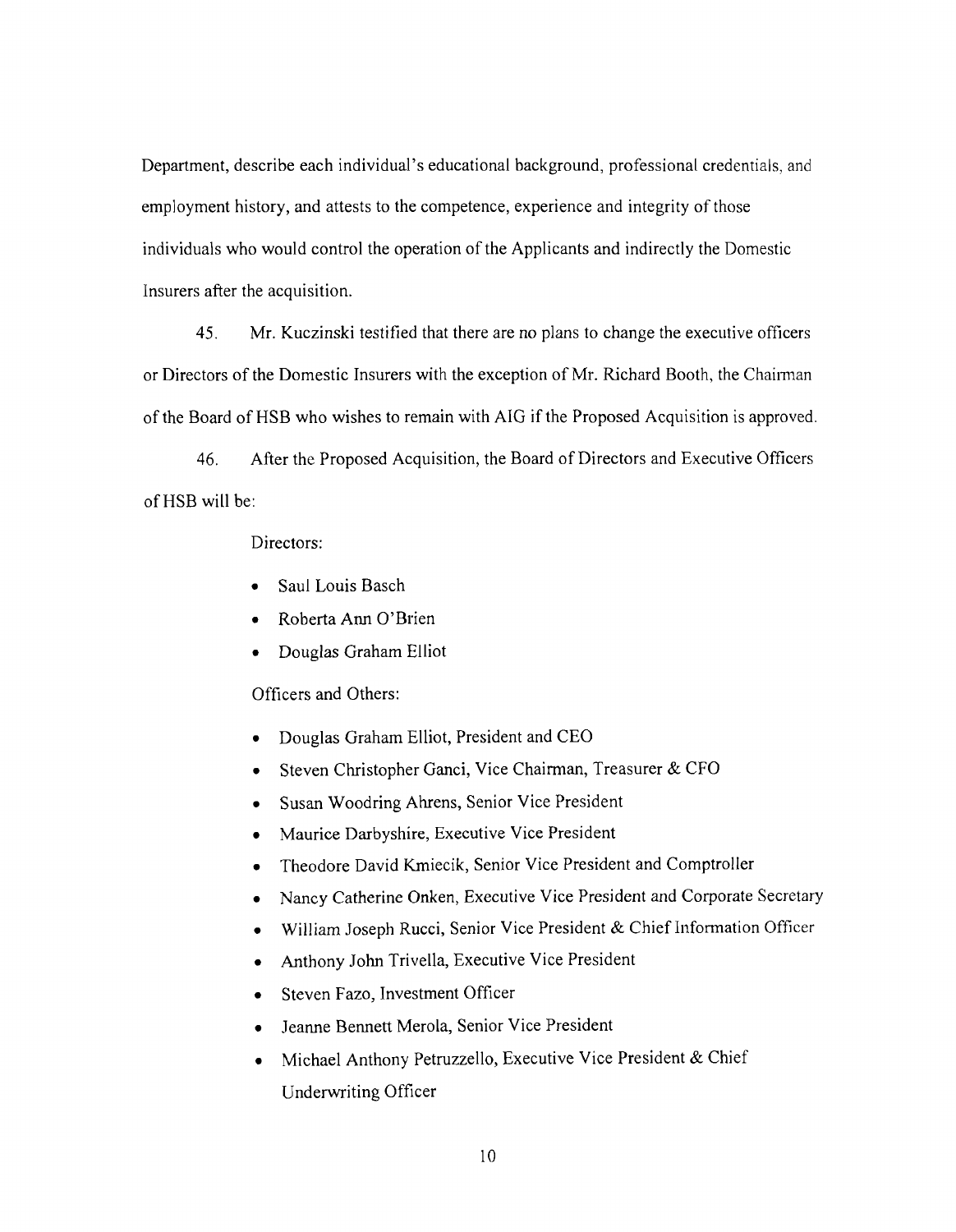- • Hans Arend Schols, Executive Vice President
- Stephanie Ann Watkins, Senior Vice President
- Amy Elizabeth Brodeur, Vice President & Deputy Comptroller
- William MacKay Heckles, Senior Vice President & Chief Reinsurance **Officer**
- Roberta Ann O'Brien, Senior Vice President, Deputy General Counsel & Compliance Officer
- • James Clark Rowan Jr., Chief Investment Officer
- • Loren Peter Shoemaker, Senior Vice President
- 47. After the Proposed Acquisition, the Board of Directors and Executive Officers

ofHSBCT will be:

Directors:

- • Jean Anderson Cohn
- • George Monroe Reider Jr.
- Jack Edwin Volinski

#### Officers and Others:

- • Fred Arthur Bull, President and CEO
- Jean Anderson Cohn, Vice President, Secretary and General Counsel
- Steven Christopher Ganci, Vice President, Treasurer and Controller
- • Barry Keith Bobo, Vice President
- • Catherine Ann Coseno, Vice President
- • Keith Robert Burns, Vice President
- • Thomas Paul Pastor, Vice President
- Joseph Alan Conklin, Vice President
- Matthew Joseph Sweeney, Vice President
- 48. Following the Closing, the Domestic Insurers will continue to maintain their

separate corporate existence and operate as a stand-alone unit within the Munich Re Group.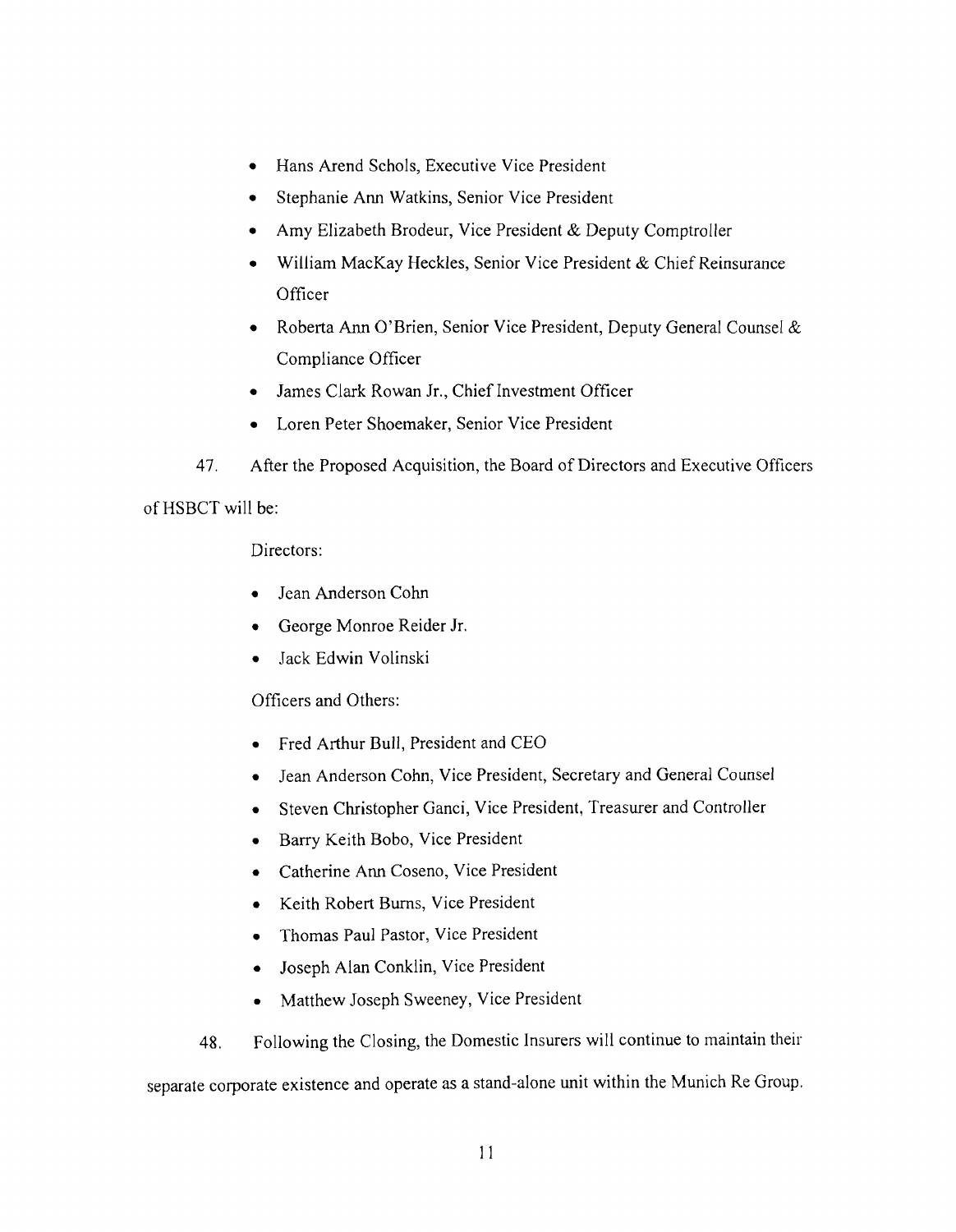49. Dr. Roder testified that the Applicants have no current plans to change HSB Group's operations materially.

50. Mr. Kuczinski testified that the Applicants' current assumption is that, after the proposed acquisition and for the foreseeable future, HSB Group's management and operational structure, including the management and operations of the Domestic Insurers, will continue substantially as they currently are.

51. Mr. Kuczinski testified that there are no plans at this time to operationally integrate any of the Domestic Insurers' current marketing and sales activities with other Munich Re Group companies.

52. Mr. Kuczinski testified that if the Proposed Acquisition is approved, the Applicants anticipate that one or more of the Applicants' affiliates will provide services to the Domestic Insurers to replace the services currently being provided to the Domestic Insurers by affiliates in the AIG group.

53. Mr. Kuczinski testified that the Munich Re Group entities are essentially replicating the services already being perfonned by AIG. The Applicants have no plans for their affiliates to provide services to the Domestic Insurers which are currently being perfonned by the Domestic Insurers themselves.

54. Dr. Roder testified that Munich Re's primary objective in acquiring the HSB Group and the Domestic Insurers is to provide the Munich Re Group with an increased presence in the U.S. specialty insurance market.

55. Dr. Roder testified that the Applicants will assist the product development efforts of the HSB Group and the Domestic Insurers and help diversify their product mix.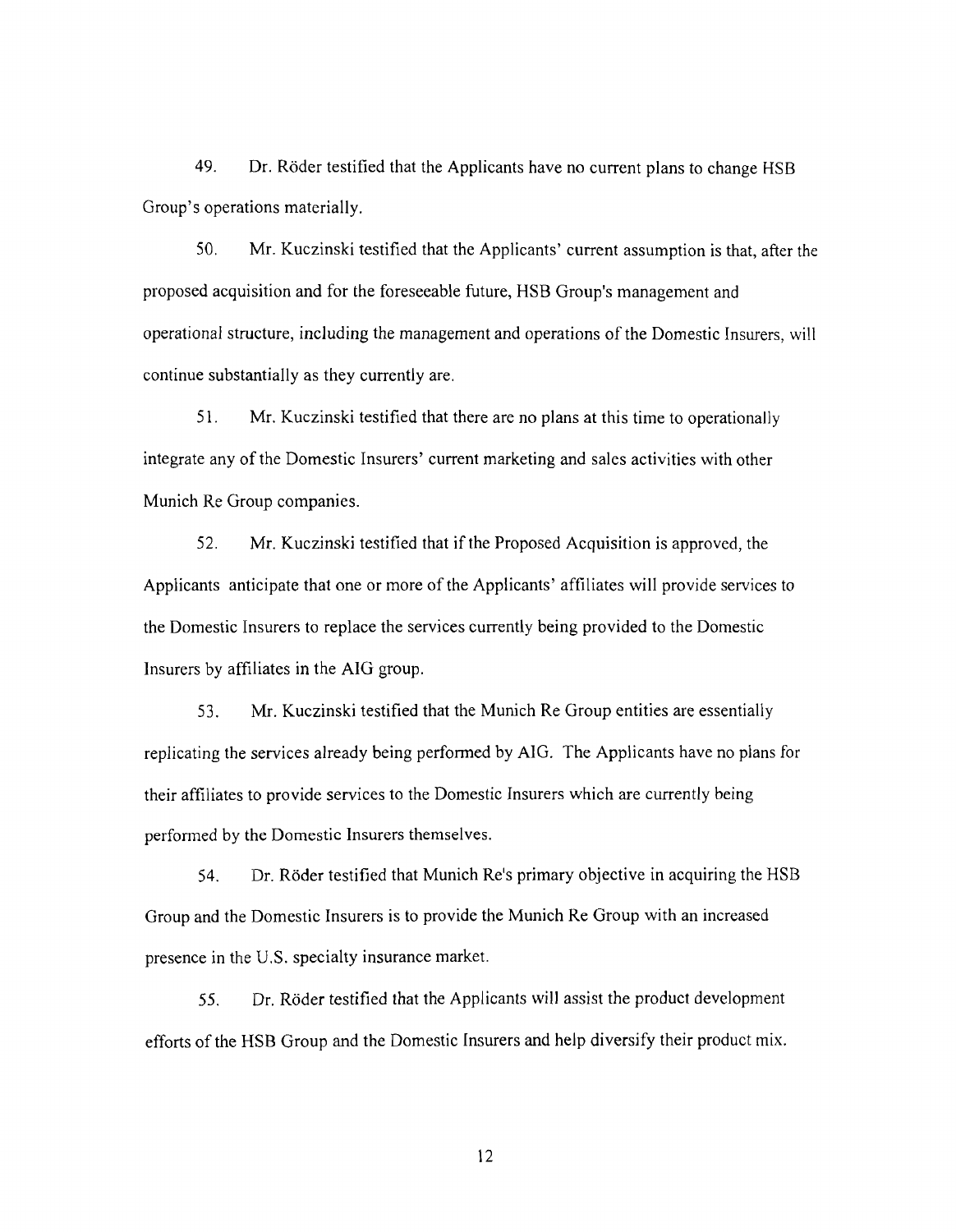56. Dr. Roder testified that the Applicants are hopeful that the combined client bases ofthe Applicants and the Domestic Insurers will allow for a cross-selling of insurance products.

57. Dr. Roder testified that the Applicants are considering cross-selling opportunities in their Specialty Markets division in the United States, and internationally, are considering using the Munich Re Group network of clients to expand international sales.

58. Dr. Roder testified that the Applicants want to harness the Domestic Insurers' knowledge base, in the hope that the Applicants will benefit from the Domestic Insurers' underwriting know-how and that this knowledge will assist the Applicants in improving their own business performance.

59. Dr. Roder testified that the Applicants believe that there is a clear strategic fit between the Domestic Insurers' business model and the Munich Re Group's strategic objectives.

60. Dr. Roder testified that the Domestic Insurers are selling their products mainly via other primary insurance companies on the basis of reinsurance structures.

61. Dr. Roder testified that the Domestic Insurers have a distinctive focus on a specific niche (i.e., engineering insurance and related services), where they have developed unique capabilities and processes, and on a target segment (i.e., commercial clients, mainly in the production sector).

62. Dr. Roder testified that the Applicants believe that the Munich Re Group's existing reinsurance relationships, which are characterized by joint product developments, provide for a strategic and operational fit with the Domestic Insurers within the Munich Re Group.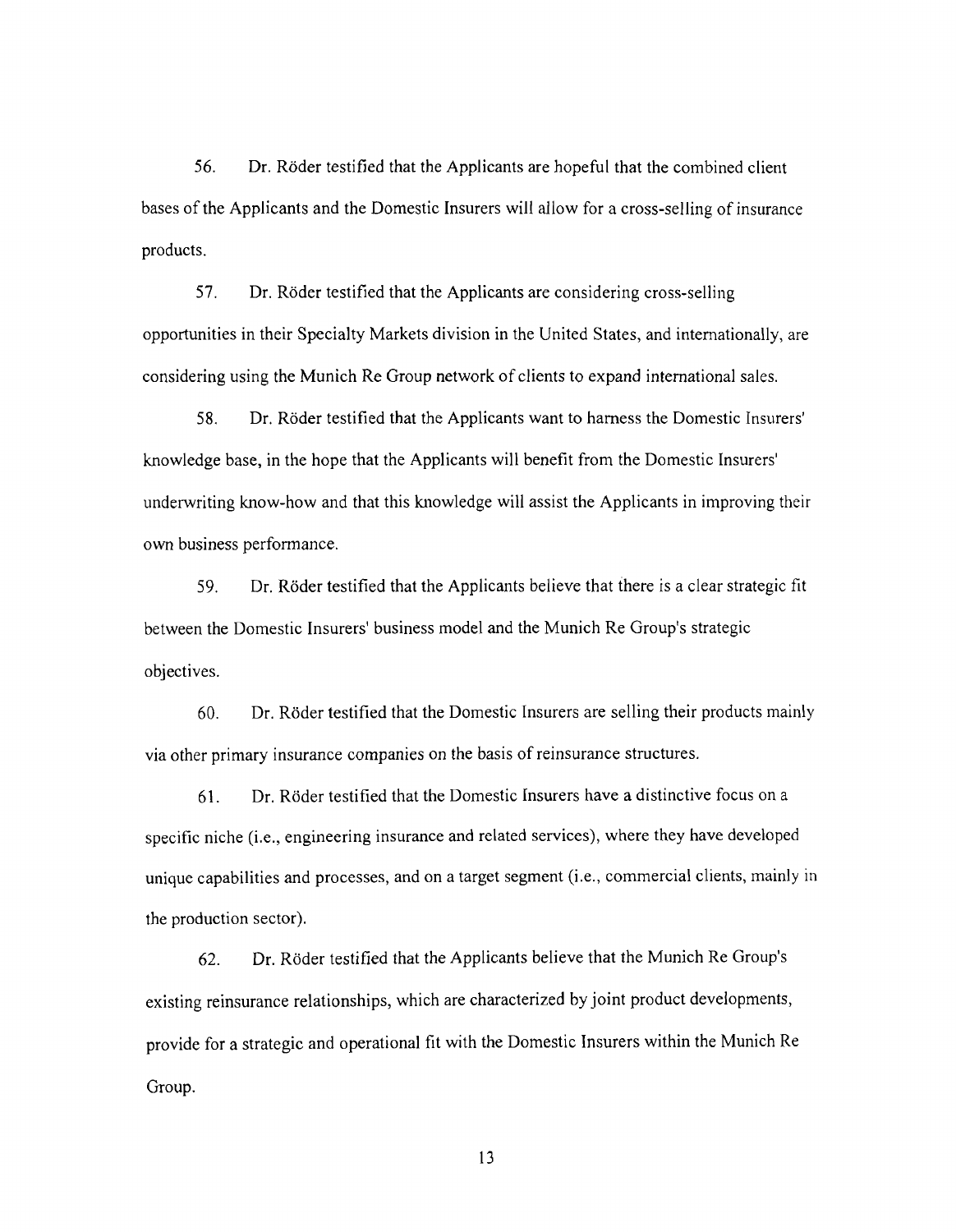63. Dr. Roder testified that the Applicants anticipate that this strategic fit will allow a potential leveraging of client base in both directions.

64. Dr. Roder and Mr. Kuczinski testified that it is anticipated there would be no staffing reductions resulting from the Proposed Acquisition.

65. Mr. Kuczinski testified that there are no plans for the Domestic Insurers to relocate their executive officers and headquarters from their current location in Hartford, Connecticut.

66. Mr. Kuczinski testified that it has always been the practice of the Applicants to encourage its affiliated group entities to be good corporate citizens wherever they operate and that practice will continue as it relates to the Domestic Insurers.

67. Mr. Kuczinski and Mr. Elliot testified that barring any unforeseen negative economic impacts, the Domestic Insurers commit to maintain their current level of community involvement and charitable contributions. Mr. Kuczinski noted that HSB's annual level of charitable giving has been approximately \$625,000 to \$675,000 in Connecticut in the recent past, and the Applicants support HSB in continuing its charitable contributions at this type of level going forward.

68. Mr. Elliot testified that as a result of the financial and business difficulties that AIG is undergoing, the HSB Group has sustained ratings reductions which have caused concern among the client companies.

69. The Domestic Insurers will maintain their current licenses and write business in the states they currently serve.

70. The Domestic Insurers' books and records will continue to be maintained in Connecticut.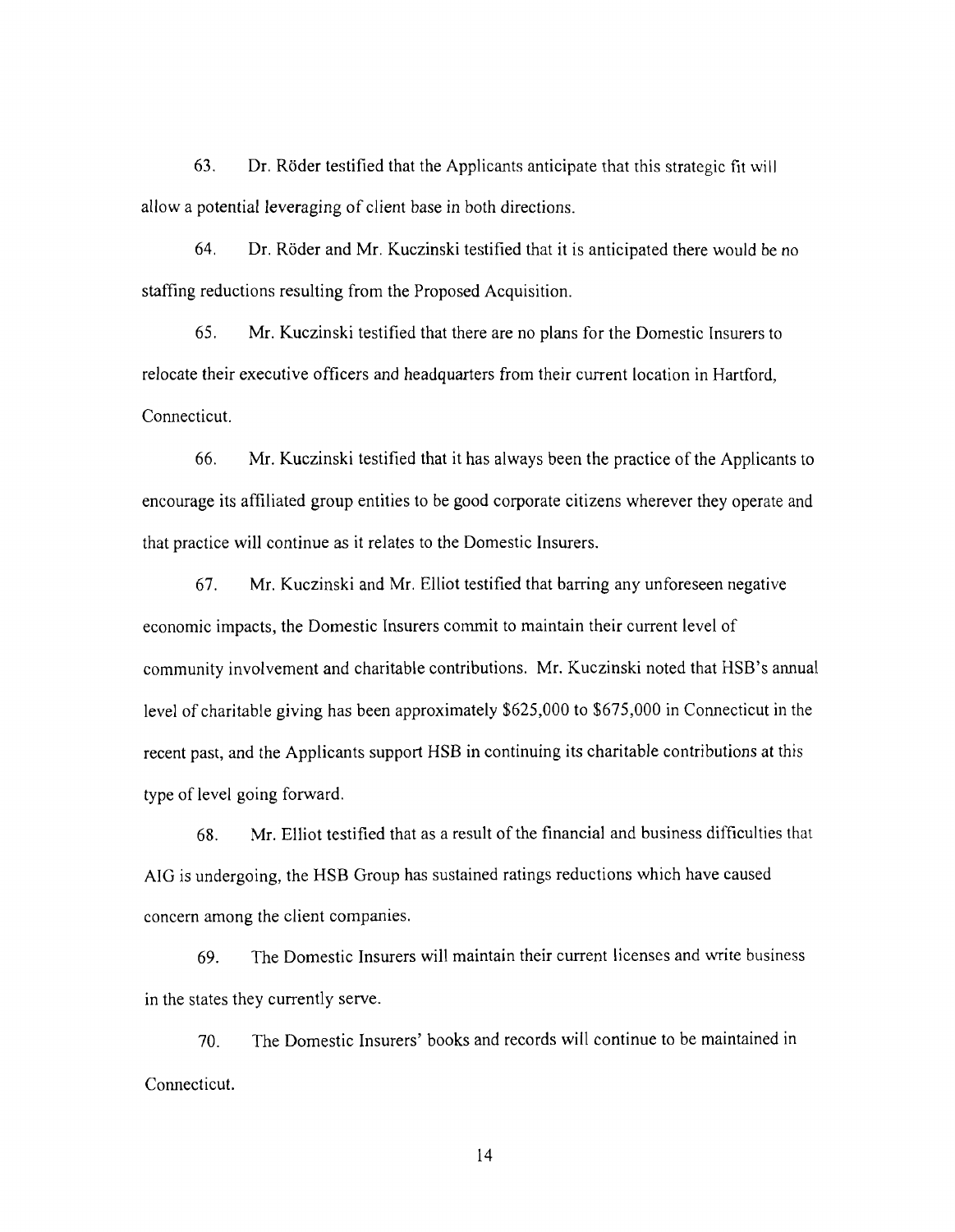71. Three years of statutory financial projections for the Domestic Insurers arc included in the records and files of the Insurance Department.

72. Other than as disclosed in the Amended Fonn A, the Applicants have no present plans or proposals to cause the Domestic Insurers to declare an extraordinary dividend or make other distributions, liquidate the Domestic Insurers, sell the Domestic Insurers' assets, merge or consolidate the Domestic Insurers with any person or persons, make any other material change in the Domestic Insurers' business operations or corporate structure or management, or cause the Domestic Insurers to enter into material contracts.

73. Neither the Applicants nor any person controlling, controlled by or under common control with the Applicants, or any person listed as a director or executive officer beneficially owns, directly or indirectly, or has a right to acquire beneficially any voting securities of the Domestic Insurers or any securities convertible into or evidencing a right to acquire any such voting securities whether or not such right of conversion or acquisition is exercisable immediately or at some future time.

74. There are no contracts, arrangements, or understandings, whether oral or in writing relating, directly or indirectly, to any voting securities of the entities comprising the Domestic Insurers or any securities convertible into or evidencing a right to acquire any such voting securities whether or not such right of conversion or acquisition is exercisable immediately or at any future time involving Applicants, or any other person listed as director or executive officer.

75. There have been no purchases, directly or indirectly, of any voting securities of the entities comprising the Domestic Insurers by the Applicants, any person controlling, controlled by or under common control with the Applicants or any other person listed as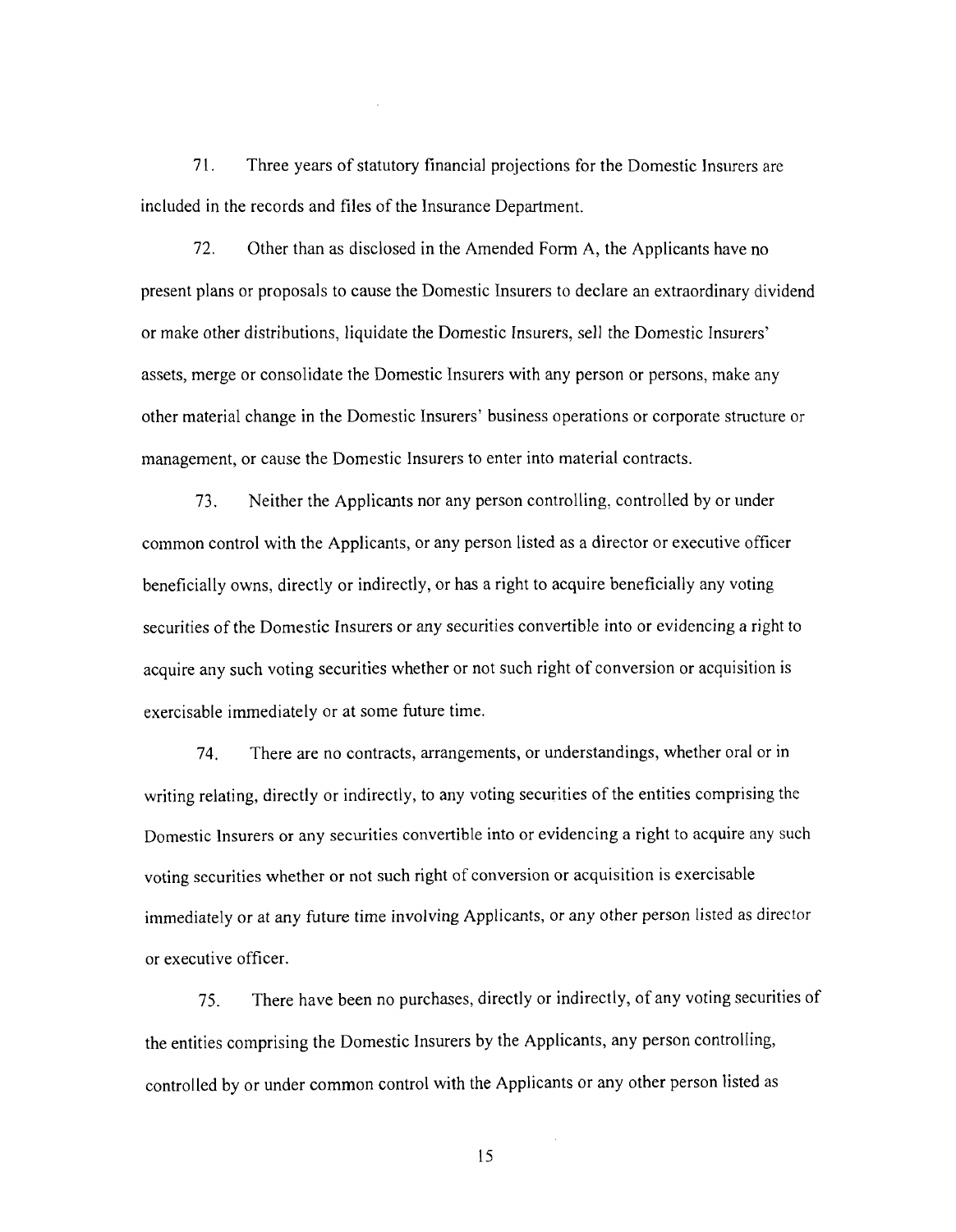directors or executive officers during the 12 calendar month preceding the filing of the Amended Form A.

76. There have been no recommendations to purchase, directly or indirectly, any voting security of the entities comprising the Domestic Insurers made by the Applicants, any person controlling, controlled by or under common control with the Applicants or any person listed as director or executive officer, or by anyone based upon interviews or at the suggestion of the Applicants, any person controlling, controlled by or under common control with the Applicants or any person listed as director or executive officer during the 12 calendar months preceding the filing of the Amended Form A.

77. The Domestic Insurers' 2007 direct written premiums in Connecticut reflect the following combined market shares: 0.11% for Inland Marine; 8.83% for Boiler  $\&$ Machinery ("B&M"); and 0.03% for Commercial Multiple Peril (Non-Liability).

78. The Applicants and their controlled insurer subsidiaries' 2007 direct written premiums in Connecticut reflect the following combined market shares: O. 12% for Fire; 0.04% for Allied Lines; 0.04% for Earthquake; 0.28% for Inland Marine; 0.01 % for Workers' Compensation; 0.53% for Other Liability; 0.06% for Auto Liability; 0.10% for Auto Physical Damage; 4.35% for Aircraft (all perils); 0.34% for Other Comm. Auto Liability; 0.19% for Medical Malpractice; 0.31% for Comm. Multiple Peril (Non-Liability); 0.39% Comm. Multiple Peril (Liability); 0.07 for Fire & Allied Lines; and 0.01% for Fire Lines & Home Multi Peril.

79. Dr. Gregory Vistnes testified that the Proposed Acquisition is in no way likely to substantially reduce competition in any relevant market.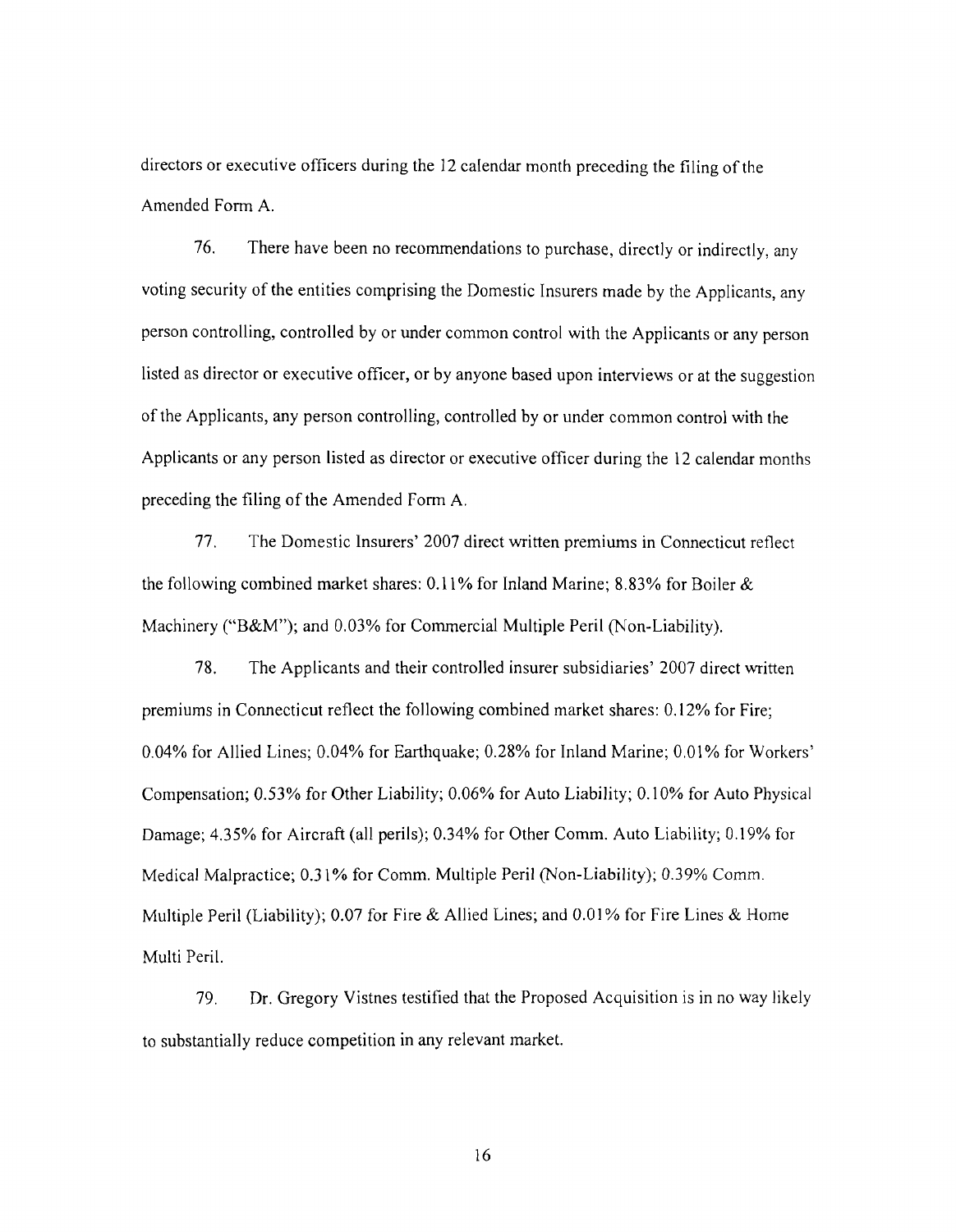80. Dr. Vistnes testified that the two merging parties have no competitive overlap because the insurance services that each party is providing are so different and the customers to whom they sell their products are so discrete and so disjointed.

81. Dr. Vistnes, Mr. Kuczinski and Mr. Elliot each testified that the Applicants do not offer any product, whether called insurance or reinsurance, that competes with the suite of services for boiler and machinery ("B&M") insurance products that is the signature product of the Domestic Insurers.

82. Mr. Kuczinski testified that while the Applicants' direct insurer subsidiaries do offer some B&M coverage in the United States on a direct basis, the amounts are *de minimis*  in that the amount is less than \$100,000 out of the billions of dollars of business written by those subsidiaries

83. Mr. Kuczinski testified that the Applicants' companies that offer B&M coverage purchase it from the Domestic Insurers and embed such coverage in their own products.

84. Mr. Kuczinski testified that the Applicants' companies do not offer such embedded coverage within their own property and casualty offerings other than through the products purchased from the Domestic Insurers and therefore any competition with the Domestic Insurers is *de minimis.* 

85. Dr. Vistnes testified that the reinsurance marketplace, including the B&M reinsurance marketplace, is a worldwide market in which firms from across the globe are competing to sell to customers.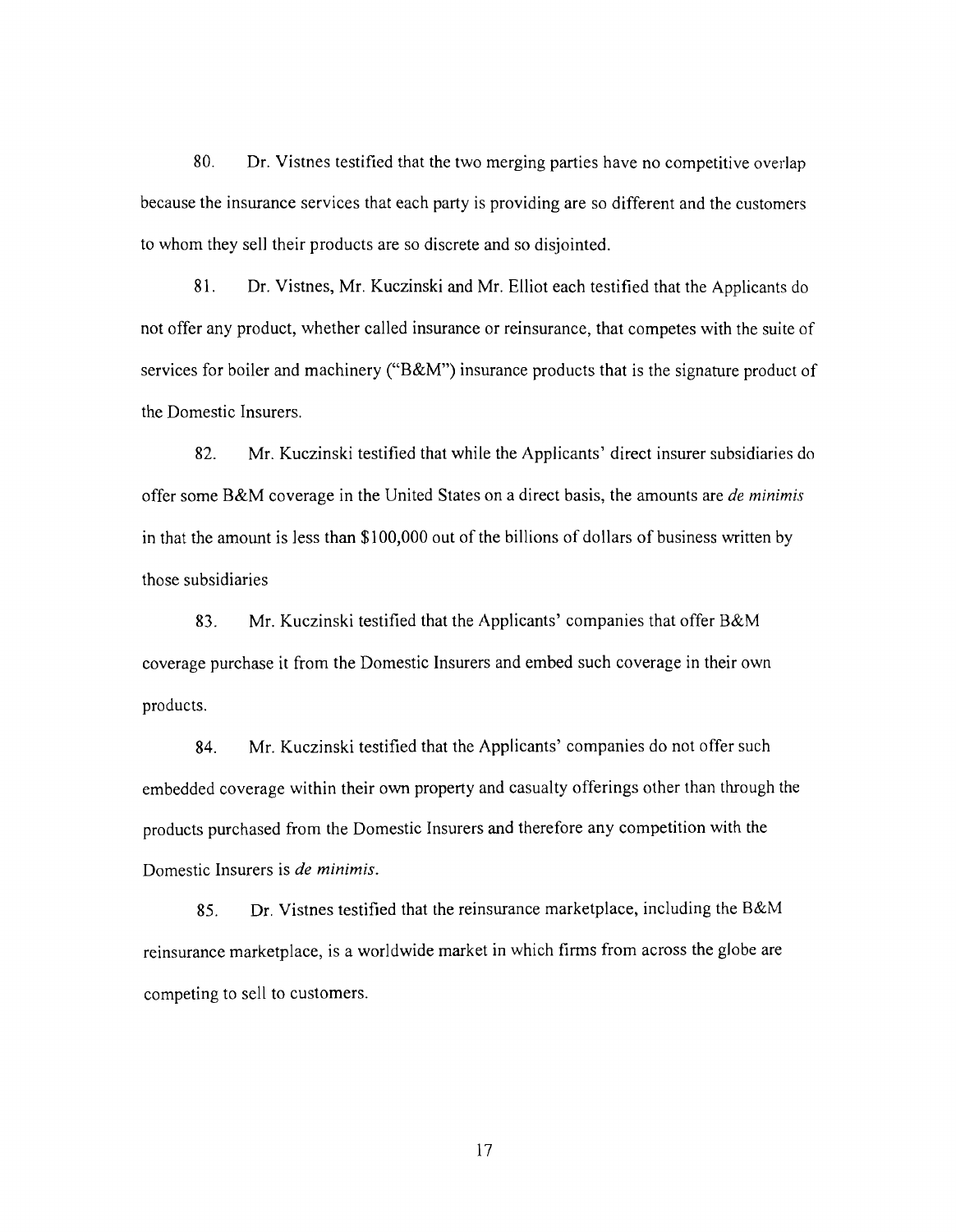86. The testimony of Dr. Vistnes, Mr. Kuczinski and Mr. Elliot reflect that the reinsurance the Domestic Insurers offer do not compete with the reinsurance that the Applicants sell.

87. Dr. Vistnes testified that the Applicants and the Domestic Insurers are selling their product and services to different companies and the product and service itself is so very different that there is no competition between the two firms.

88. Dr. Vistnes testified that the Applicants and the Domestic Insurers are operating in separate and distinct markets.

89. Dr. Vistnes testified that customers of the Domestic Insurers would not tum to the Applicants or their subsidiaries as an alternative supplier and that the Applicants' customers would not turn to the Domestic Insurers for reinsurance because those two sets of customers do not view the Domestic Insurers and the Applicants as belonging in the same set of insurance buying alternatives.

90. Dr. Vistnes testified that he saw no basis to believe that the Proposed Acquisition would cause increases in the Domestic Insurers' reinsurance costs that would have the effect of raising the Domestic Insurers' own prices.

91. Dr. Vistnes testified that the Proposed Acquisition might create efficiencies that could lower costs.

92. On January 16,2009, Munich-American filed with the Federal Trade Commission ("FTC") and the Antitrust Division of the United States Justice Department ("DO]") an application required by the Hart-Seott-Rodino Anti-Tnrst Improvements Aet of 1976, as amended ("HSR" or "the Act").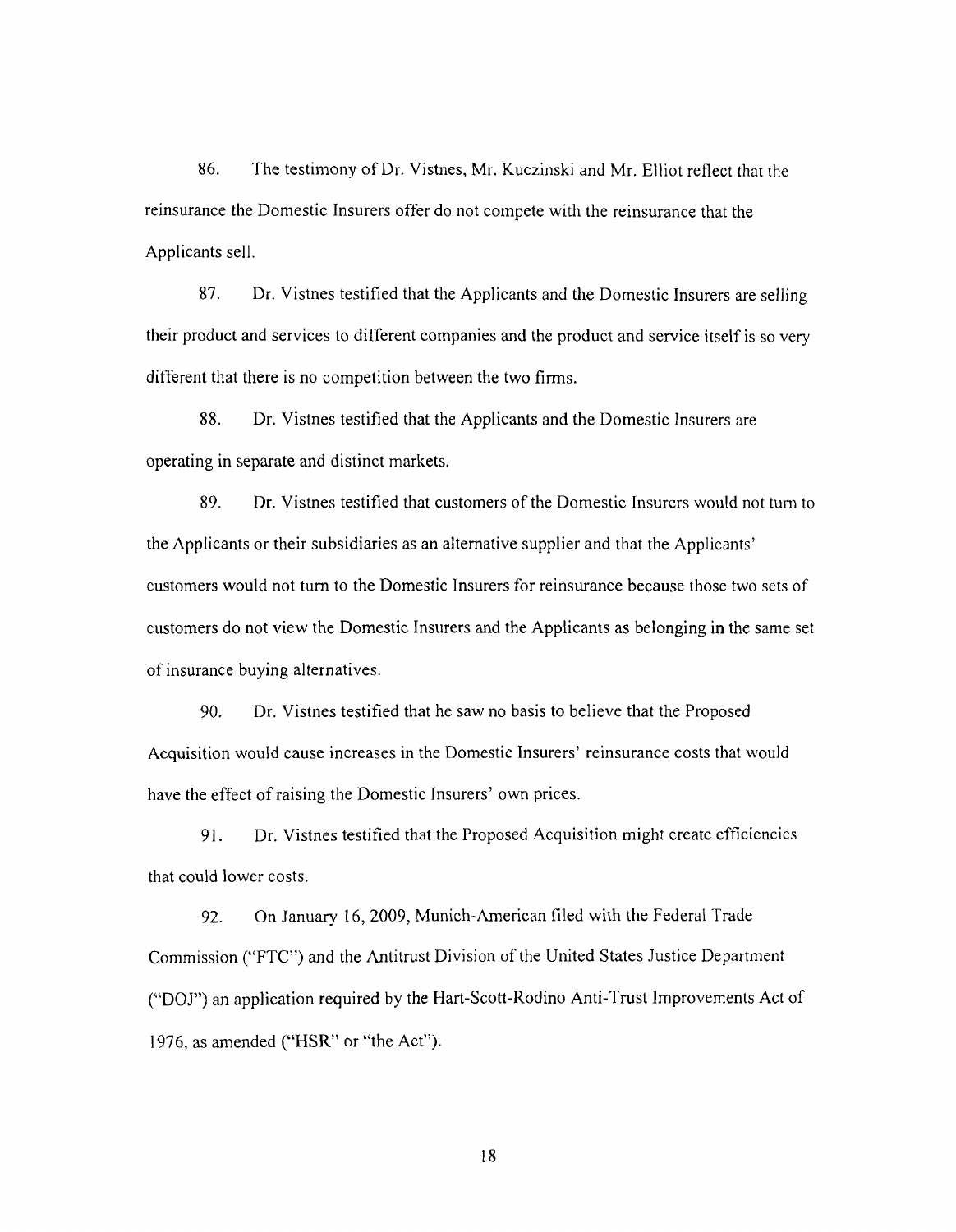93. On January 26, 2009, Munich-American received notification from the FTC that it granted early termination of the waiting period under the HSR, indicating that the FTC and DOJ did not find any potential harm to competition as a result of the proposed acquisition.

94. The Canada Competition Bureau issued an Advance Ruling Certificate with respect to the proposed transaction on February 12,2009, which certificate constitutes the Canadian competition law clearance.

95. On March 5, 2009, the Irish Competition Authority cleared the proposed acquisition of the HSB Group, Inc. by Munich-American after completing a review of the proposed transaction notified under the Competition Act 2002 by the parties. The Competition Authority released a statement that it has formed the view that the proposed acquisition does not raise competition concerns in Ireland, and has therefore informed the companies of its decision that the proposed acquisition will not lead to a substantial lessening of competition in any markets for goods or services in Ireland and, accordingly, that it may proceed.

#### **II. DISCUSSION**

Under Conn. Gen. Stat. § 38a~132(b), the Commissioner must approve the Application for the proposed acquisition of control of the Domestic Insurers unless the Commissioner finds that:

(A) After the change of control, the Domestic Insurers would not be able to satisfy the requirements for the issuance of licenses to write the lines of business for which they are presently licensed;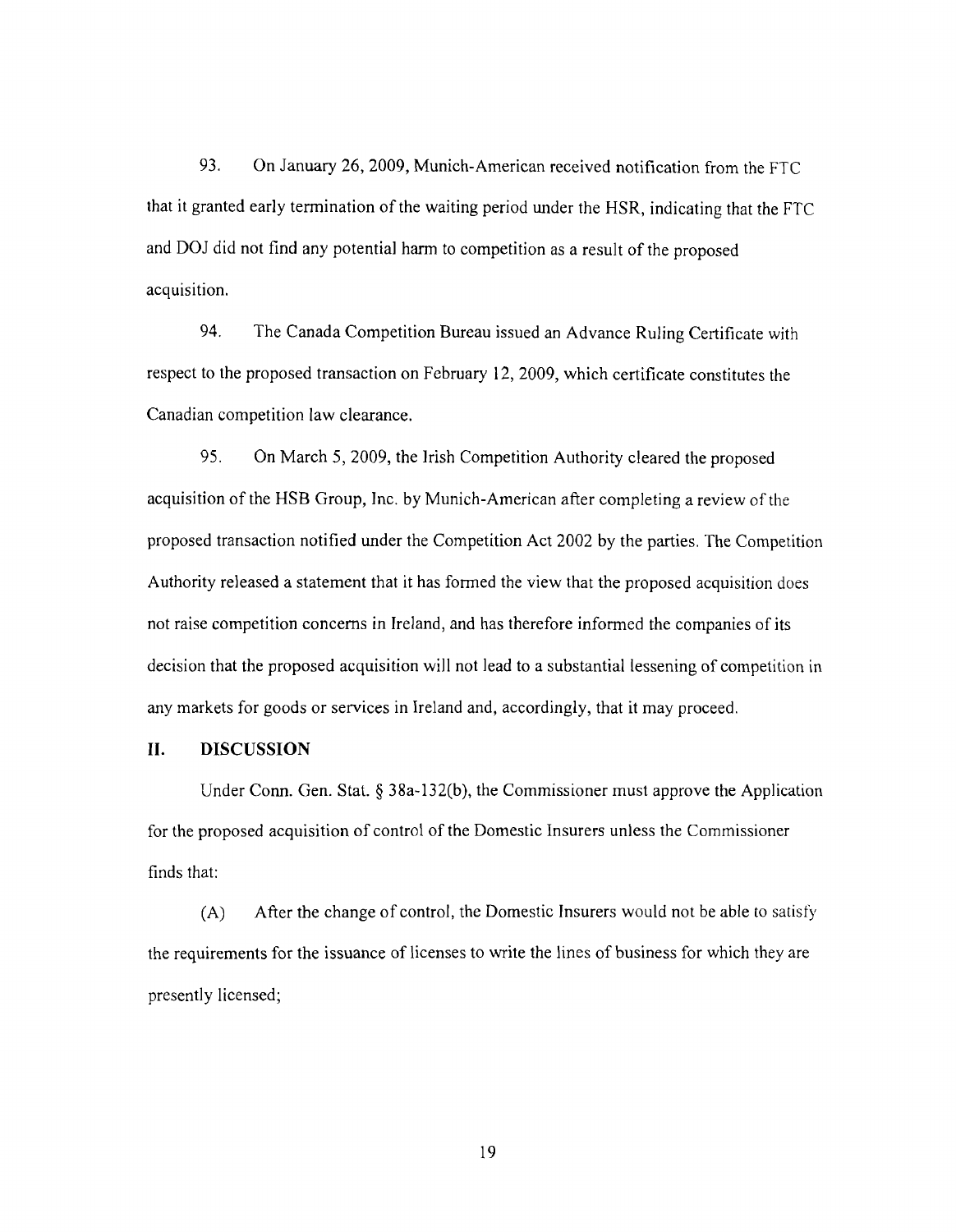(B) The effect of the merger or other acquisition of control would be to substantially lessen competition of insurance in this state or tend to create a monopoly in Connecticut;

(C) The financial condition of the acquiring party is such as might jeopardize the financial stability of the Domestic Insurers or prejudice the interest of their policyholders;

(D) The plans or proposals which the acquiring party has to liquidate the Domestic Insurers, sell their assets or consolidate or merge them with any person, or make any other material change in their business or corporate structure or management, are unfair and unreasonable to policyholders of the Domestic Insurers and not in the public interest;

(E) The competence, experience and integrity of those persons who would control the operations of the Domestic Insurers are such that it would not be in the interest of the policyholders of the Domestic Insurers and of the public to permit the merger or other acquisition of control; or

(F) The acquisition of control of the Domestic Insurers is likely to be hazardous or prejudicial to those buying insurance.

## A. The ability of the Domestic Insurers to satisfy the requirements for the issuance of a license to write the lines of business for which they are presently licensed following the proposed acquisition of control.

The Domestic Insurers are domestic insurance companies currently licensed pursuant Conn. Gen. Stat. § 38a-41 for various property and casualty lines of business. Pursuant to Conn. Gen. Stat. § 38a-72, the Domestic Insurers are required to have a minimum of \$2,000,000 in capital and \$2,000,000 in paid-in surplus in the aggregate and, in order to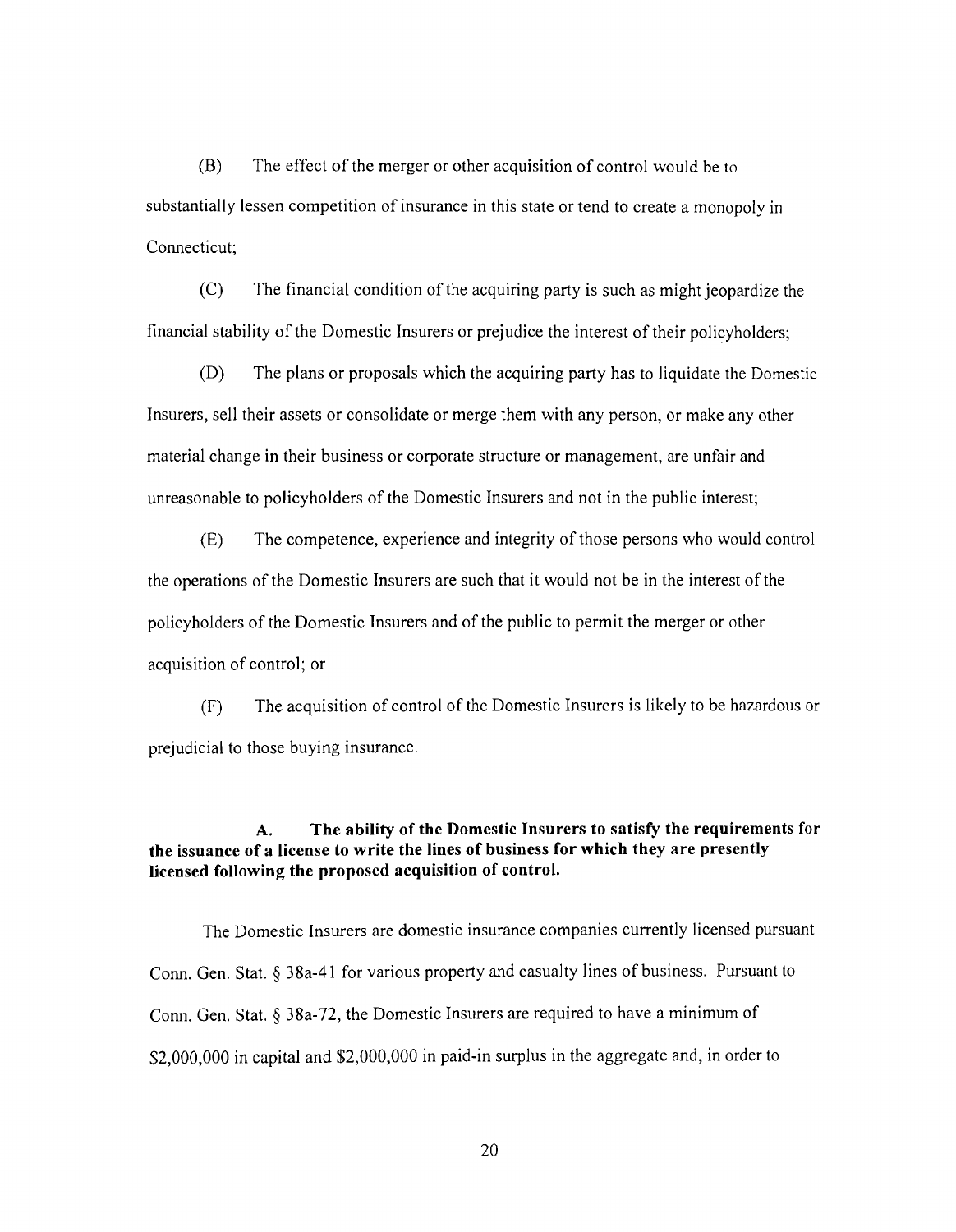remain licensed, there must be a reasonable relationship of the company's surplus funds to liabilities based on the type, volume and nature of insurance business transacted, and the company's risk-based capital as related to total adjusted capital must be adequate for the types of business transacted.

The Domestic Insurers currently satisfy the requirements for the issuance of a license to write the lines of business for which they are licensed.

As noted in the findings of fact, following consummation of the Proposed Transaction, the Applicants have no plans or proposals to liquidate the Domestic Insurers, to sell their assets, merge or consolidate the Domestic Insurers with any other person or entity. There are no plans for the Domestic Insurers to enter into any material contract, agreement, arrangement or transaction of any kind with any person or entity

Finally, as also noted in the findings of fact and discussed below, there are no plans to change the executive officers or directors of the Domestic Insurers with the exception of Mr. Richard Booth, the Chairman of the Board of HSB who wishes to remain with AIG if the Proposed Acquisition is approved and consummated.

Accordingly, the undersigned hereby finds that based on the evidence contained in the record of this proceeding, the Domestic Insurers will be able to satisfy the requirements for the issuance of a license to write the lines of business for which they are presently licensed following consummation of the Proposed Acquisition.

## **B. Whether the effect of the merger would be to substantially lessen competition of insurance in this state or tend to create a monopoly herein.**

Based on the information entered into the record of this proceeding, including the Competitive Impact Statement filed as an exhibit to the Form A, the testimony of the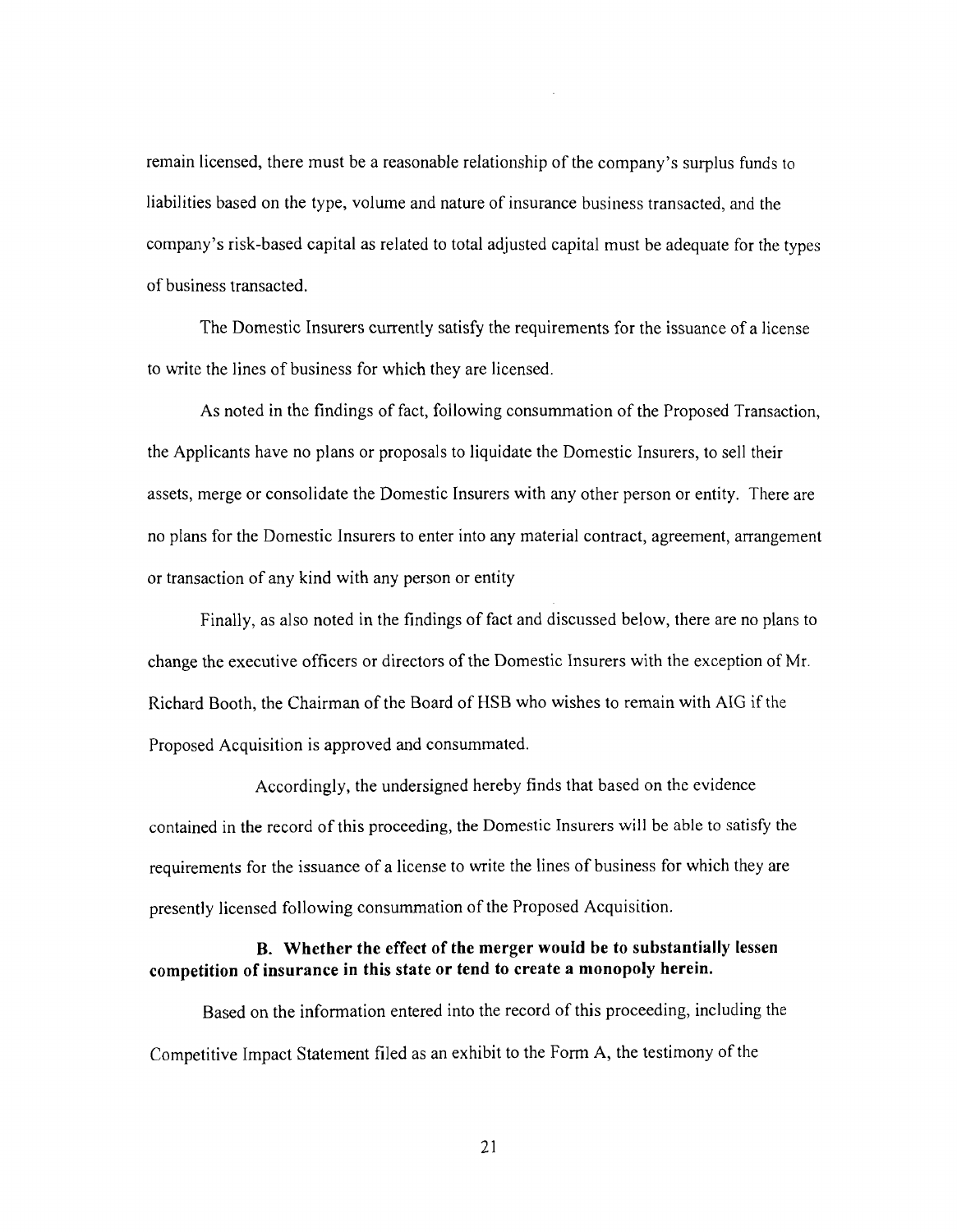witnesses, the acquisition of the Domestic Insurers by the Applicants will have a minimal impact on competition in Connecticut. The Applicants provided an expert witness, Dr. Gregory Vistnes, Vice President, of Charles River Associates. Dr. Vistnes, who focuses on anti-trust and competition economics, testified under oath that the proposed acquisition poses no threat to competition in Connecticut or in the global marketplace.

Furthermore, as noted in the findings of fact, Munich-American filed an application with the Federal Trade Commission and the Antitrust Division of the Department of Justice, as required by the Hart-Scott-Rodino Antitrust Improvement Act. Under the Act and implementing regulations, 16 C.F. R. Part 801 et seq., proposed acquisitions of stock or assets having a market value in excess of \$15 million by a company having annual net sales or total assets of \$1 00 million or more must, with certain exceptions, be reported to the DOJ and the FTC. Accordingly, the proposed acquisition of Domestic Insurers by the Applicants may not be consummated unless the waiting periods prescribed by the Act have either been shortened by the enforcement agencies or expired without government action. On January 26, 2009, Munich-American received notification from the FTC that it granted early termination of the waiting period under the Act, indicating that the FTC and DOJ did not find any potential harm to competition as a result of the Proposed Acquisition. Therefore, an inference is drawn that there was no finding that the proposed acquisition by Applicants of the Domestic Insurers would substantially lessen competition or create a monopoly.

Accordingly, the undersigned hereby finds that based on the evidence contained in the record of this proceeding, the effect of the acquisition of control of the Domestic Insurers by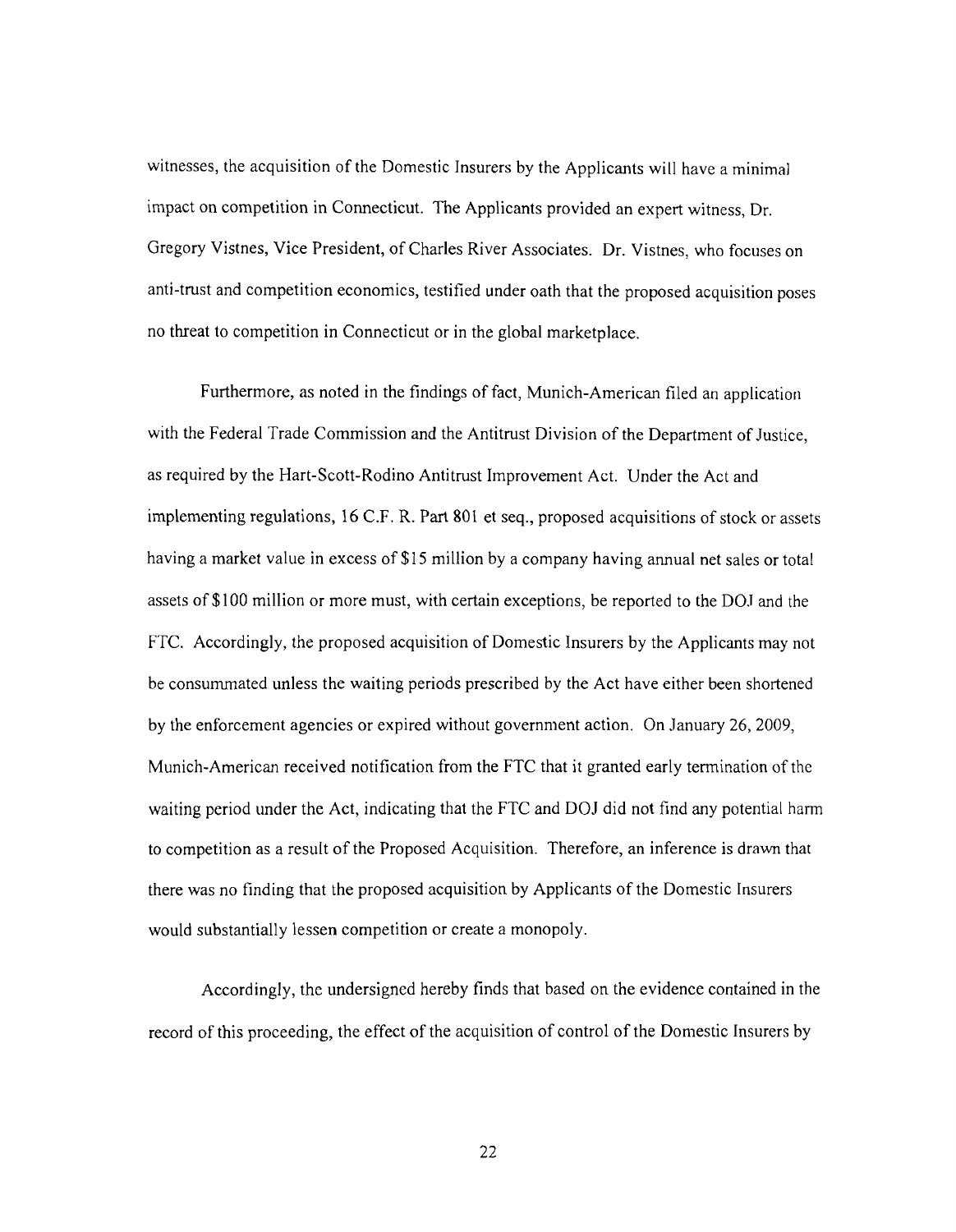the Applicants will not substantially lessen competition of insurance or tend to create a monopoly in Connecticut.

## C. Whether the financial condition of the Applicants is such as might jeopardize the financial stability of the Domestic Insurers or prejudice the interest of their policyholders.

Based on the information entered into the record of this proceeding, including the Amended Form A and the testimony of the witnesses, the financial condition of the Applicants is strong and should serve as a substantial benefit for the Domestic Insurers. The policyholders of the Domestic Insurers will benefit from the acquisition by a financiallystrong insurance group. Accordingly, the undersigned hereby finds that the financial condition of the Applicants will not jeopardize the financial condition of the Domestic Insurers or prejudice the interest of their policyholders following the Proposed Acquisition.

D. Whether the plans or proposals which the Applicant have to liquidate the Domestic Insurers, sell their assets or consolidate or merge them with any person, or to make any other material change in their business or corporate structure or management, are unfair and unreasonable to policyholders of the Domestic Insurers and not in the public interest.

The record reveals that the Applicants have no current plans or proposals to liquidate the Domestic Insurers, to sell their assets, or consolidate or merge them with any other entity. Indeed, the testimony reflects an intent that the Domestic Insurers will continue to maintain their separate corporate existence operating as stand-alone insurance operations headquartered in Hartford, Connecticut, and their current product offerings and plan operations will not be changed materially as a result of the Proposed Acquisition. To facilitate the transition of ownership of the Domestic Insurers, the Applicants and AIG will enter into a Transition Services Agreement to assure that AIG will continue to provide or cause to be provided for a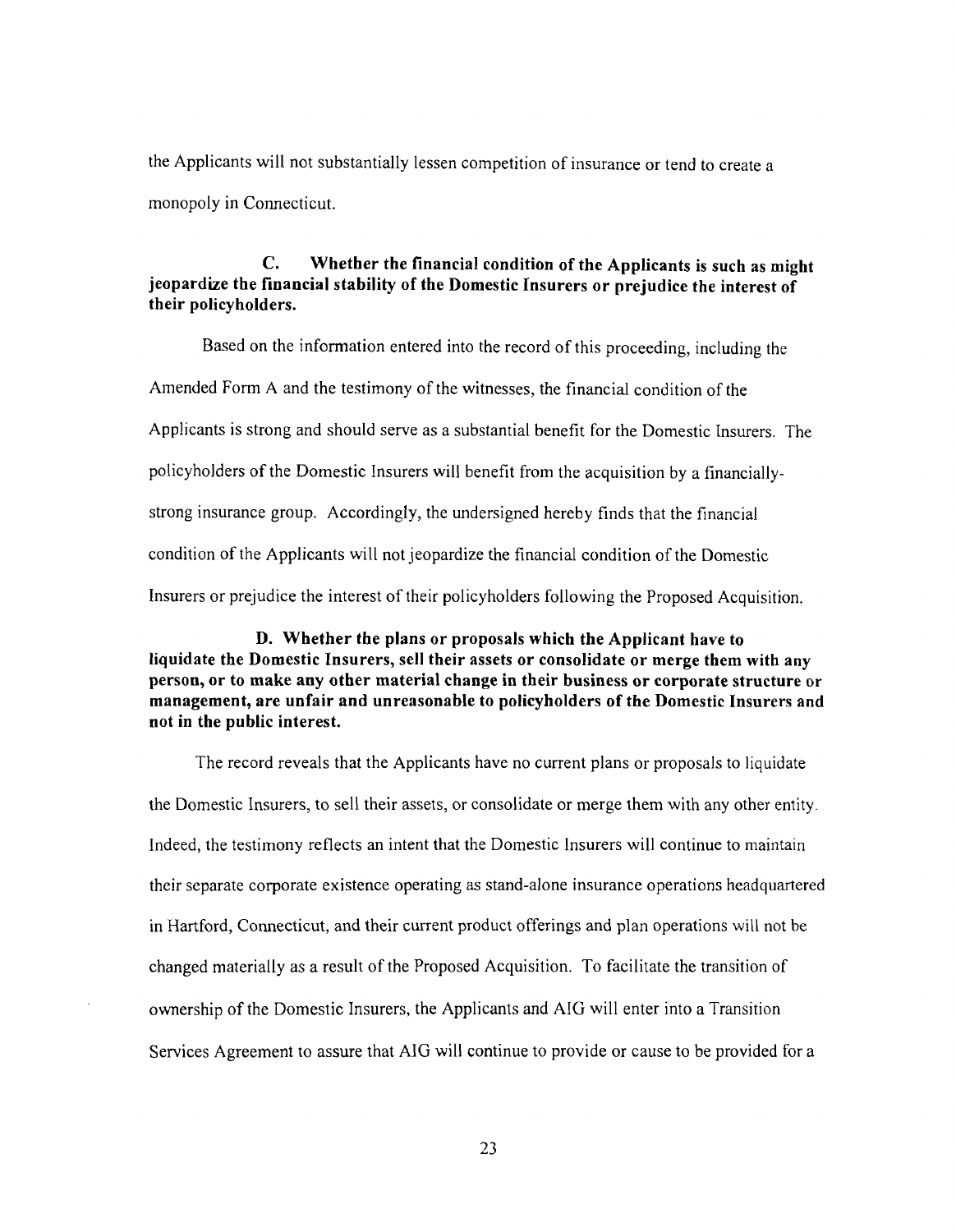period of time after the acquisition certain specified services it has historically provided to the Domestic Insurers. This will ensure the orderly transition of the specified support services away from AIG to affiliates of the Applicants.

Moreover, the record reflects there will be no staffing reductions resulting from the Proposed Acquisition and that after the acquisition, the Domestic Insurers will continue to be operated as good corporate citizens and will maintain the same relative level of community involvement and charitable contributions.

Accordingly, the undersigned hereby finds that there are no material plans or proposals for the Domestic Insurers that are unfair and unreasonable to policyholders of the Domestic Insurers or not in the public interest

## E. Whether the competence, experience and integrity of those persons who would control the operations of the Domestic Insurers are such that it would not be in the interest of the Policyholders of the Domestic Insurers and the public to permit the merger or other acquisition of control

The record includes the biographical affidavits of those individuals who will serve as members of the boards and as officers of the Applicants and the Domestic Insurers following the change of control. The biographical affidavits disclose each individual's educational background, professional credentials and their employment history and attests to their competence, experience and integrity. The Applicants have represented, and the biographical affidavits confirm, that during the last ten years none of the proposed directors or officers of the Applicants and Domestic Insurers have been convicted in a criminal proceeding (excluding minor traffic violations) or have been convicted or otherwise penalized for violating any federal or state law regulating the business of insurance, securities or banking, (or in the case of an alien person, such equivalent provision as applicable). During the last ten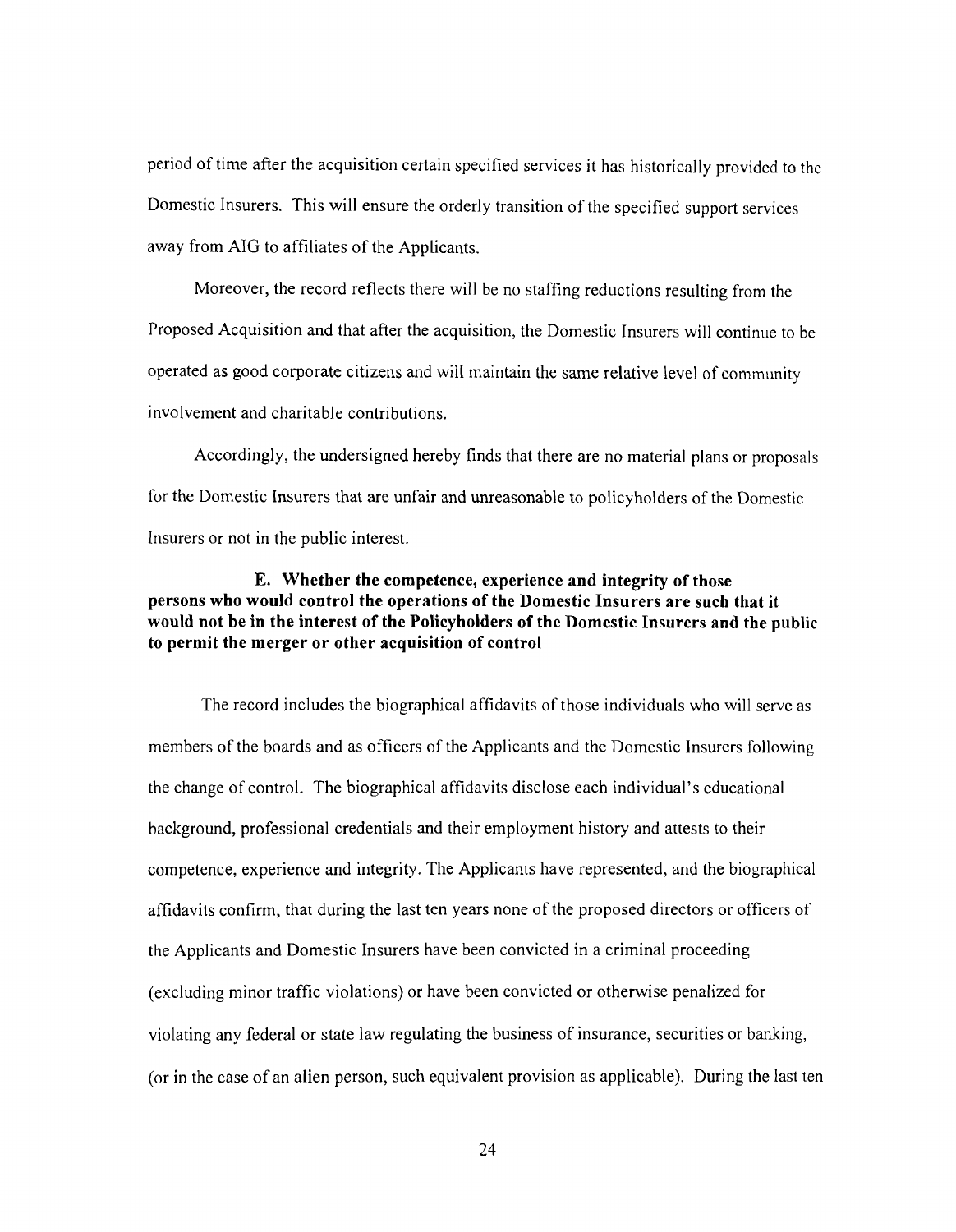years, none of the proposed directors or officers of the Applicants have been subject of any proceeding under the Federal Bankruptcy Code, (or in the case of an alien person, such equivalent provision as applicable) or have been affiliated with a business or organization which has subject to such proceeding.

Furthermore, no proposed director or officer of the Applicants or the Domestic Insurers has had a revocation, suspension or disciplinary sanction imposed against him or her by a governmental agency. None of the filed biographical affidavits contain any infonnation that reflects negatively on the integrity of these individuals. Accordingly, the undersigned hereby finds that the competence, experience, and integrity of those persons who would control the operations of the Domestic Insurers after the Proposed Acquisition is such that it would be in the interest of policyholders of the Domestic Insurers and of the public to pennit the Proposed Acquisition.

## **F. Whether the acquisition is likely to be hazardous or prejudicial to those buying insurance.**

Based on the financial strength of the Applicants, the affirmation that the current plans for the Domestic Insurers will not disrupt the Applicants' or the Domestic Insurers' current policyholders, as well as provision of a strong and stable financial environment for the Domestic Insurers, the Proposed Acquisition is not likely to be hazardous to those buying insurance.

Accordingly, based on the information entered into the record of this proceeding, including assuming compliance with all Connecticut's insurance statutes and regulations, the undersigned hereby finds that the Proposed Acquisition of control of the Domestic Insurers is not likely to be hazardous or prejudicial to those buying insurance.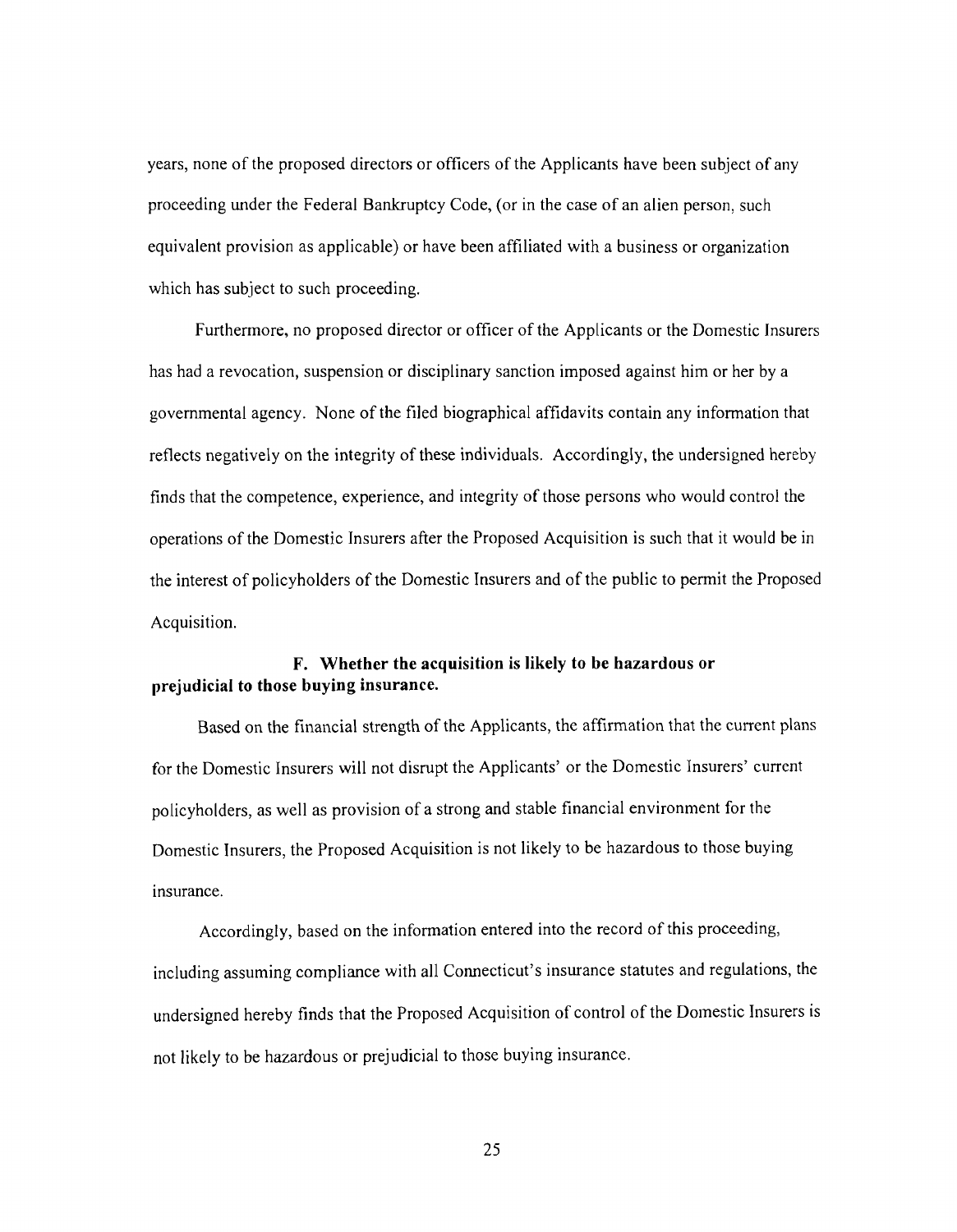## **III. CONCLUSION AND RECOMMENDATION**

Based on the foregoing, the record of the March 10, 2009 public hearing, the undersigned concludes that none of the conditions justifying disapproval listed in Conn. Gen. Stat. § 38a-132(b) is present with respect to the Proposed Acquisition of the Domestic Insurers. Because the Applicants have satisfied the statutory criteria as provided in Conn. Gen. Stat. § 38a-132, the undersigned recommends that the Insurance Commissioner find that after the Proposed Acquisition of control (a) the Domestic Insurers will be able to satisfy the requirements for the issuance of a license to write the lines of business for which they are presently licensed; (b) the effect of the acquisition of control will not substantially lessen competition of insurance in this state or tend to create a monopoly therein; (c) the financial condition of the Applicants is not such as might jeopardize the financial stability of the Domestic Insurers or prejudice the interest of their policyholders; (d) the Applicants' plans or proposals for the Domestic Insurers, are not unfair and unreasonable to the policyholders of the Domestic Insurers, and are in the public interest; (e) the competence, experience and integrity of the management of the Applicants are such that it would be in the interest of policyholders of the Domestic Insurers, and of the public to permit the Proposed Acquisition of control; and (f) the acquisition of control ofthe Domestic Insurers is not likely to be hazardous or prejudicial to those buying insurance.

Accordingly, the undersigned recommends the Insurance Commissioner issue the following orders: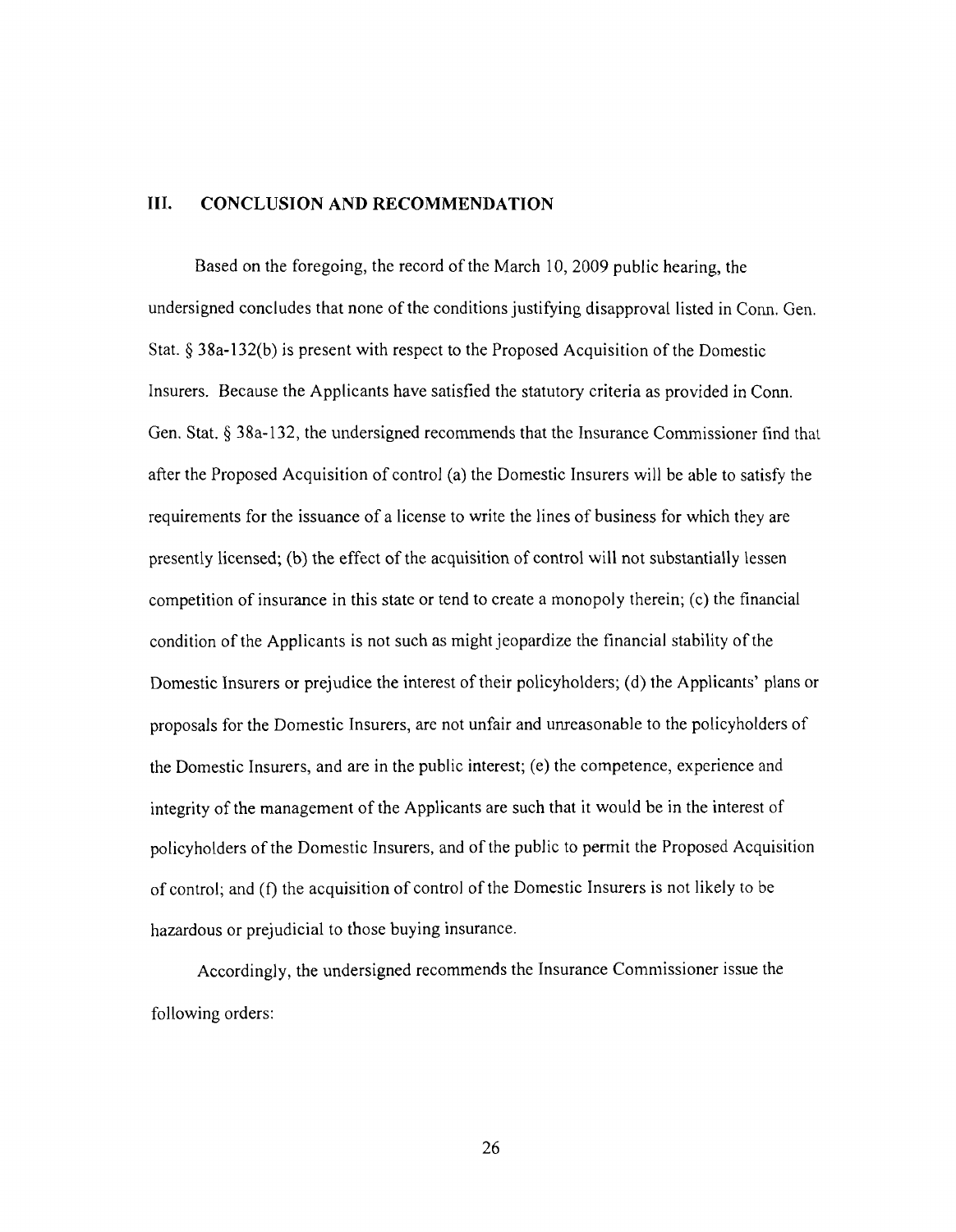1. The Application of the Applicants in which they seek approval to acquire control of Domestic Insurers is hereby approved.

2. The Applicants and Domestic Insurers shall conduct their operations consistent with the representations, disclosures and commitments as set forth in the record of this proceeding and the Proposed Final Decision.

3. The Applicants shall provide the Insurance Department with written confirmation of the consummation of the acquisition of control by the end of the month the acquisition of control takes place.

4. For a period of two (2) years, the Applicants shall file semiannually with the Insurance Department, commencing six months from consummation of the transaction, a report under oath of its business operations in Connecticut, including but not limited to, any change to the business of the Domestic Insurers including those resulting from integration activities; employment levels; changes in offices of the Domestic Insurers; any changes in location of their operations in Connecticut; charitable contributions made to Connecticut entities; and, notice of any statutory compliance or regulatory actions taken by other state regulatory authorities against the Applicants and the Domestic Insurers.

5. The Applicants shall provide the Insurance Department with written notice of actual purchase price, final purchase price adjustments, disagreements over purchase price adjustments and amount of goodwill following consummation of the Proposed Acquisition.

6. The Applicants shall provide the Insurance Department of the names and titles of the individuals who will be responsible for filing an amended Insurance Holding Company System Annual Registration Statement pursuant to Conn. Agencies Regs. § 38a-138-1 O.